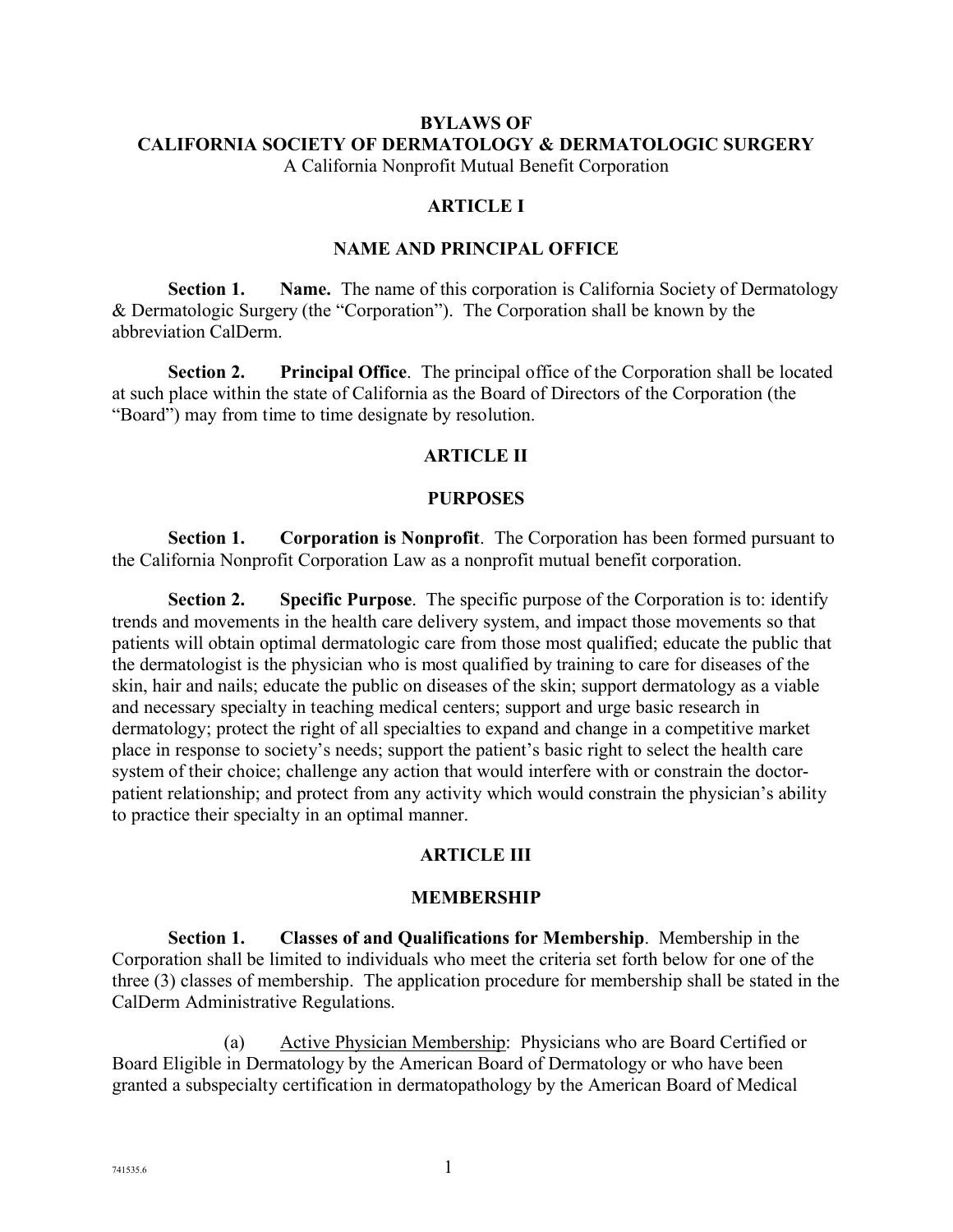Specialties, or who have been certified by such other Boards as the Board of Directors of this Corporation may from time to time approve.

(b) Resident or Fellow Membership: Physicians who are currently pursuing training in a recognized dermatology residency or fellowship that is accredited by the Accreditation Council for Graduate Medical Education and is located in California.

(c) Retired Membership: Physicians who have retired from the practice of dermatology as a Board Certified or Board-Eligible Dermatologist.

References in these Bylaws to "members" shall mean members as defined in Section 5056 of the California Nonprofit Corporation Law; i.e., the members of the classes set forth in this Section 1.

**Section 2. Rights of Members**. All members, regardless of class, shall have the right to vote, as set forth in these Bylaws, on the election of Directors, on the disposition of all or substantially all of the assets of the Corporation, on any merger and its principal terms and any amendment of those terms, and on any election to dissolve the Corporation. In addition, those members shall have all rights afforded members under the California Nonprofit Mutual Benefit Corporation Law.

**Section 3. Dues**. Members shall pay dues as provided in Article X (Finances) of these Bylaws.

**Section 4. Members in Good Standing**. Members who have paid the required dues, fees, and assessments in accordance with these Bylaws and who are not suspended shall be members in good standing.

## **Section 5. Termination or Suspension of Membership**.

(a) Events of Termination. A membership shall terminate on occurrence of any of the following events:

(1) Resignation of the member;

(2) Expiration of the period of membership, unless the membership is renewed on the renewal terms fixed by the Board;

(3) Any event that renders the member ineligible for membership, or failure to satisfy membership qualifications; or

(4) Termination of membership under Section 5(c) of Article III of these Bylaws, based on the good faith determination by the Board or a committee authorized by the Board to make such a determination, that the member has failed in a material and serious degree to observe the rules of conduct of the Corporation, or has engaged in conduct materially and seriously prejudicial to the Corporation's purposes and interests.

(b) Events Causing Suspension of Membership. A member may be suspended under Section 5(c) of Article III of these Bylaws, based on the good faith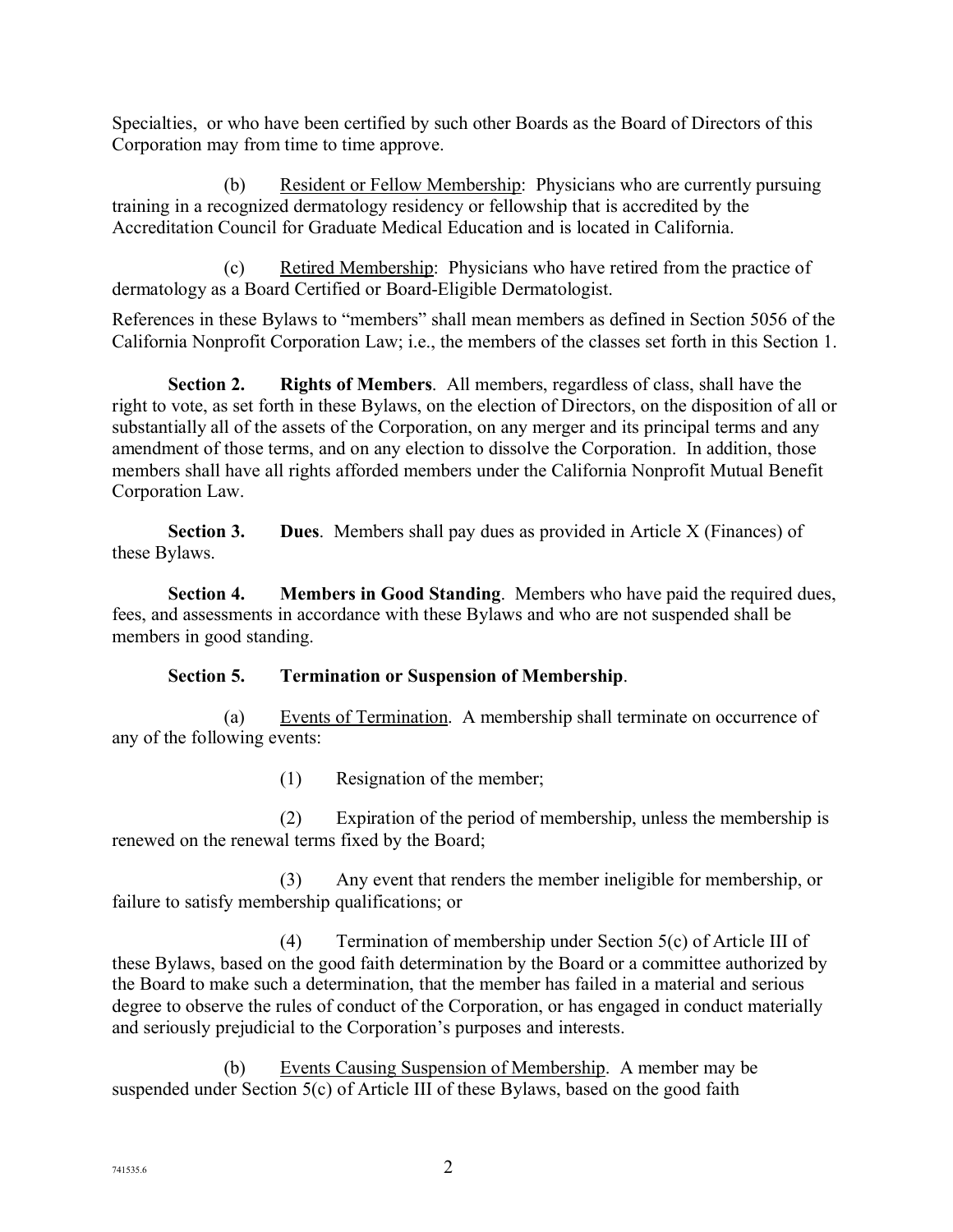determination by the Board or a committee authorized by the Board to make such a determination, that the member has failed in a material and serious degree to observe the Corporation's rules of conduct, has not maintained standards or behavior appropriate to the practice of medicine and/or dermatology, or has engaged in conduct materially and seriously prejudicial to the Corporation's purposes and interests. A person whose membership is suspended shall not be a member during the period of suspension.

(c) Procedure for Termination or Suspension of Membership. If grounds appear to exist for suspending or terminating a member under Sections 5(a)(4) or 5(b) of Article III of these Bylaws, the following procedure shall be followed:

(1) The Board shall give the member at least 15 days' prior notice of the proposed suspension or termination and the reasons for the proposed suspension or termination. Notice shall be given by any method reasonably calculated to provide actual notice. Notice given by mail shall be sent by first-class or registered mail to the member's last address as shown on the Corporation's records.

(2) The member shall be given an opportunity to be heard, either orally or in writing, at least five (5) days before the effective date of the proposed suspension or termination. The hearing shall be held, or the written statement considered, by the Board or by a committee authorized by the Board to determine whether the suspension or termination should occur.

(3) The Board or committee shall decide whether the member should be suspended or the membership terminated. The decision of the Board or committee shall be final.

(4) Any action challenging a suspension or termination of membership, including a claim alleging defective notice, must be commenced within one (1) year after the date of the suspension or termination.

(d) No Transfer of Membership. No membership or right arising from membership shall be transferred. All membership rights cease on the member's death, suspension, or termination.

## **ARTICLE IV**

## **MEETINGS OF MEMBERS**

**Section 1. Annual Meeting**. An annual meeting of members shall be held in the month of September each year at such time as the Board may fix, unless the Board fixes another date and so notifies members as provided in Section 7 of Article IV of these Bylaws. At the meeting, Directors shall be elected and other proper business may be transacted, subject to Sections 5, 6, and 7 of Article IV of these Bylaws.

## **Section 2. Special Meetings**.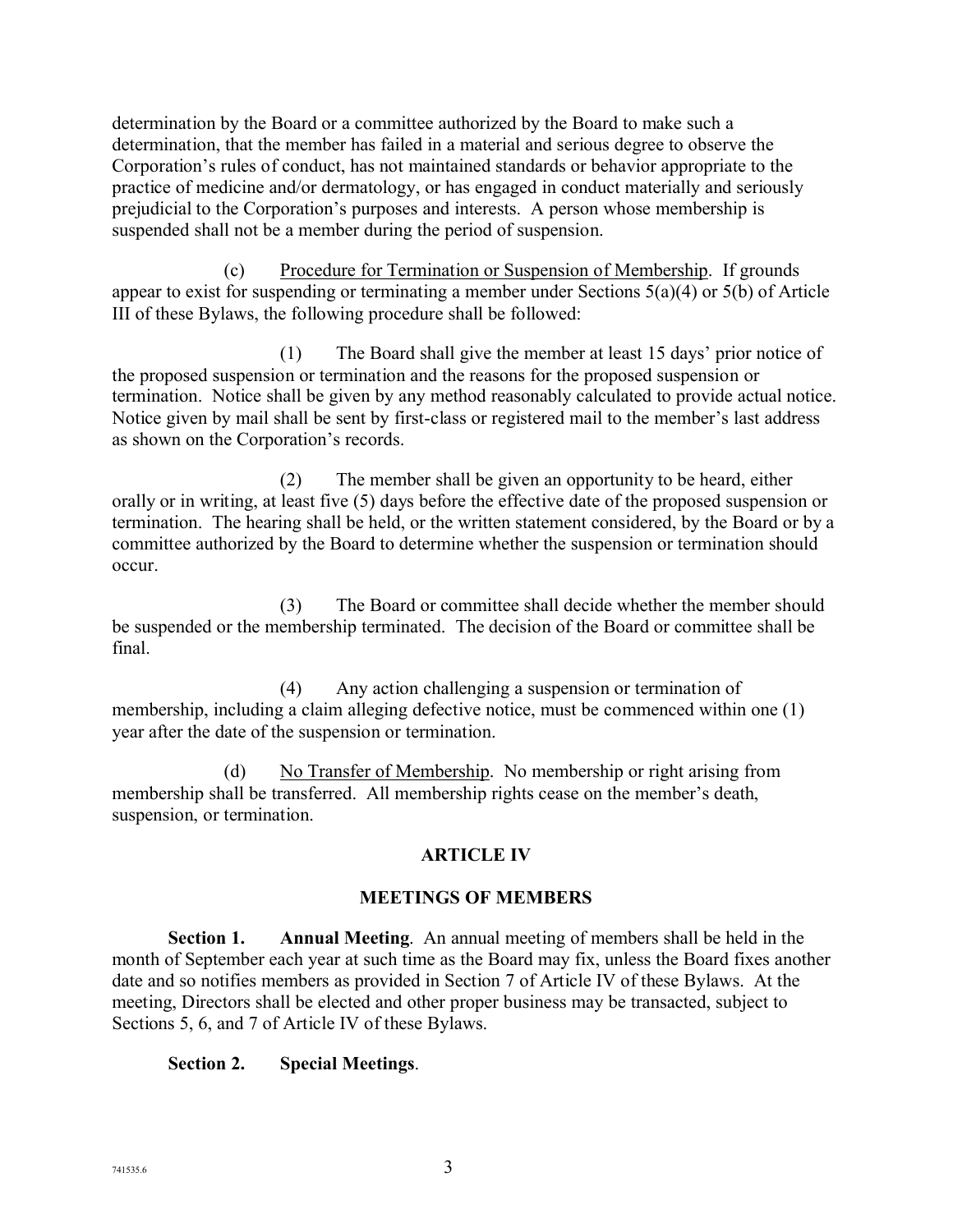(a) The Board, the President, or five percent (5%) or more of the members may call a special meeting of the members for any lawful purpose at any time.

(b) A special meeting called by any person entitled to call a meeting (other than the Board) shall be called by written request, specifying the general nature of the business proposed to be transacted, and submitted to the President, any Vice President, or the Secretary. The Officer receiving the request shall cause notice to be given promptly to the members entitled to vote, under Sections 5, 6, and 7 of Article IV of these Bylaws, stating that a meeting will be held at a specified time and date fixed by the Board, provided, however, that the meeting date shall be at least 35 but no more than 90 days after receipt of the request. If the notice is not given within 20 days after the request is received, the person or persons requesting the meeting may give the notice. Nothing in this Section 2(b) shall be construed as limiting, fixing, or affecting the time at which a meeting of members may be held when the meeting is called by the Board.

(c) No business, other than the business that was set forth in the notice of the meeting, may be transacted at a special meeting.

**Section 3. Place of Meeting**. Meetings of the members shall be held at any place within or outside California designated by the Board or by the written consent of all members entitled to vote at the meeting, given before or after the meeting. In the absence of any such designation, members' meetings shall be held at the corporation's principal office. The Board may authorize members who are not present in person to participate by electronic transmission or electronic video communication, pursuant to Section 4 of Article IV of these Bylaws.

**Section 4. Meetings by Electronic Transmission or Electronic Video Screen Communication**. A meeting of the members may be conducted, in whole or in part, by electronic transmission by and to the Corporation, or by electronic video screen communication, if the requirements of this Section 4 are satisfied:

(a) The Corporation implements reasonable measures to provide members a reasonable opportunity to participate in the meeting and to vote on matters submitted to the members, including an opportunity to read or hear the proceedings of the meeting substantially concurrently with those proceedings; and

(b) If any member votes or takes other action at the meeting by means of electronic transmission to the Corporation or electronic video screen communication, a record of that vote or action is maintained by the Corporation.

"Electronic transmission by the Corporation" means a communication delivered by (1) facsimile transmission or electronic mail when directed to the facsimile number or electronic mail address, respectively, for that member on record with the Corporation, (2) posting on an electronic message board or network which the Corporation has designated for those communications, together with a separate notice to the member of the posting, or (3) other means of electronic communication; providing that (1) such member has provided an unrevoked consent to the use of those means of transmission to conduct a meeting of members, and (2) such means of transmission creates a record that can be retained, retrieved, and reviewed, and that may later be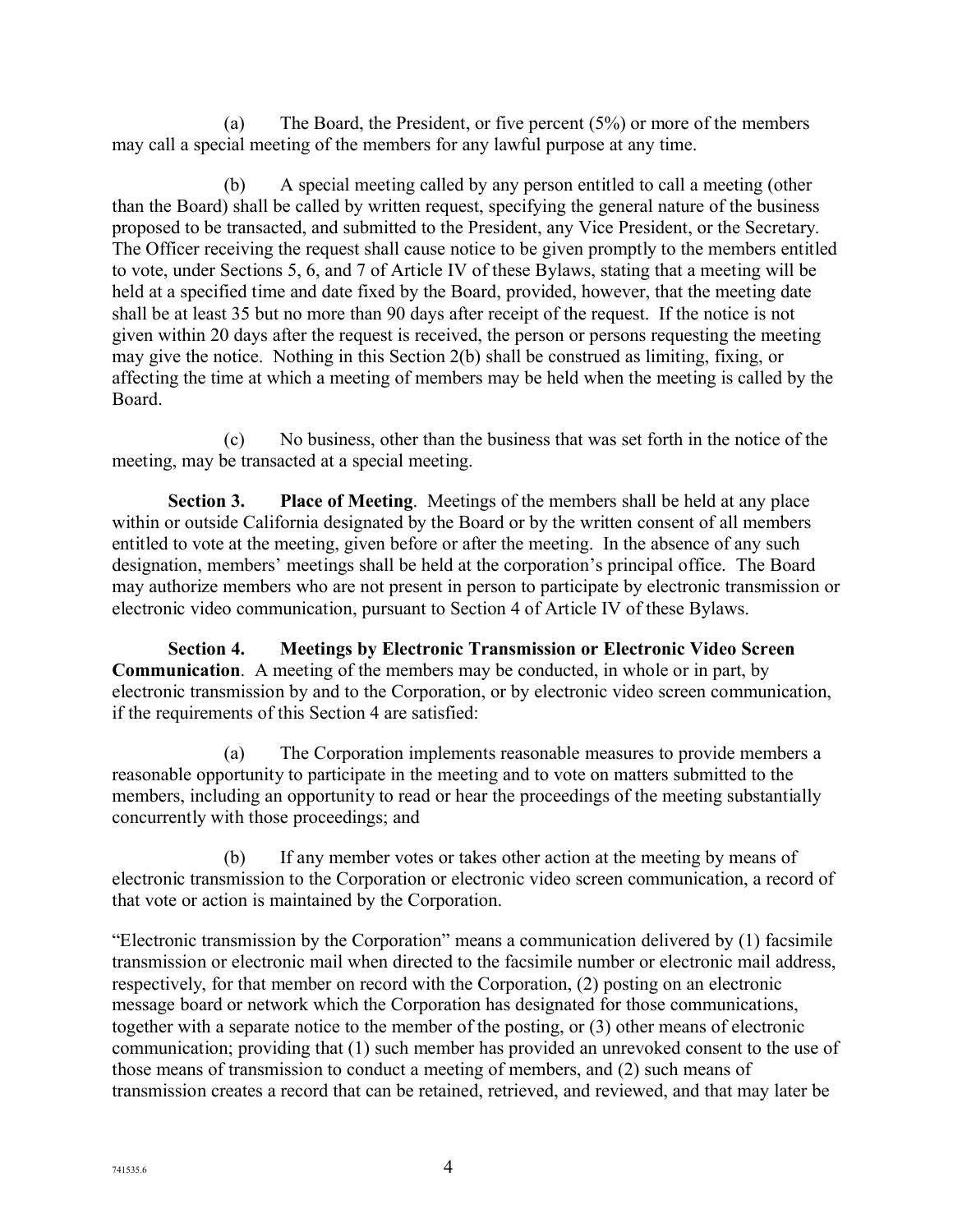transferred into a tangible and legible form. Any request by the Corporation for such consent shall include a notice that absent such consent of the member, the meeting of members shall be held at a physical location.

"Electronic transmission to the Corporation" means a communication delivered by (1) facsimile transmission or electronic mail when directed to the facsimile number or electronic mail address, respectively, which the Corporation has provided from time to time to members for sending communications to the Corporation, (2) posting on an electronic message board or network which the Corporation has designated for those communications, and which transmission shall be deemed validly delivered upon the posting, or (3) other means of electronic communication; providing that (1) the Corporation has adopted reasonable measures to verify that the sender is the member purporting to send the transmission, and (2) the transmission creates a record that can be retained, retrieved, and reviewed, and that may later be transferred into a tangible and legible form.

**Section 5. General Notice Requirements**. Whenever members are required or permitted to take any action at a meeting, a written notice of the meeting shall be given, under Sections 5, 6 and 7 of Article IV of these Bylaws, to each member entitled to vote at that meeting. The notice shall specify the place, date, and hour of the meeting, and the means of electronic transmission by and to the Corporation or electronic video screen communication, if any, by which members may participate in that meeting. For the annual meeting, the notice shall state the matters that the Board, at the time notice is given, intends to present for action by the members. For a special meeting, the notice shall state the general nature of the business to be transacted and shall state that no other business may be transacted. The notice of any meeting at which Directors are to be elected shall include the names of all persons who are nominees when notice is given.

**Section 6. Notice of Certain Agenda Items**. Approval by the members of any of the following proposals, other than by unanimous approval by those entitled to vote, is valid only if the notice or written waiver of notice states the general nature of the proposal or proposals:

- (a) Removing a Director without cause;
- (b) Filling vacancies on the Board;
- (c) Amending the Articles of Incorporation;
- (d) Electing to wind up and dissolve the Corporation;

(e) Approving a contract or transaction between the Corporation and one or more Directors, or between the Corporation and any entity in which a Director has a material financial interest; or

(f) Approving a plan of distribution of assets, other than money, not in accordance with liquidation rights of any class or classes as specified in the Articles or Bylaws, when the Corporation is in the process of winding up

(g) Adopting or rejecting of a member-submitted proposal to amend or repeal the Bylaws as prescribed in Article XII, Section 2(b).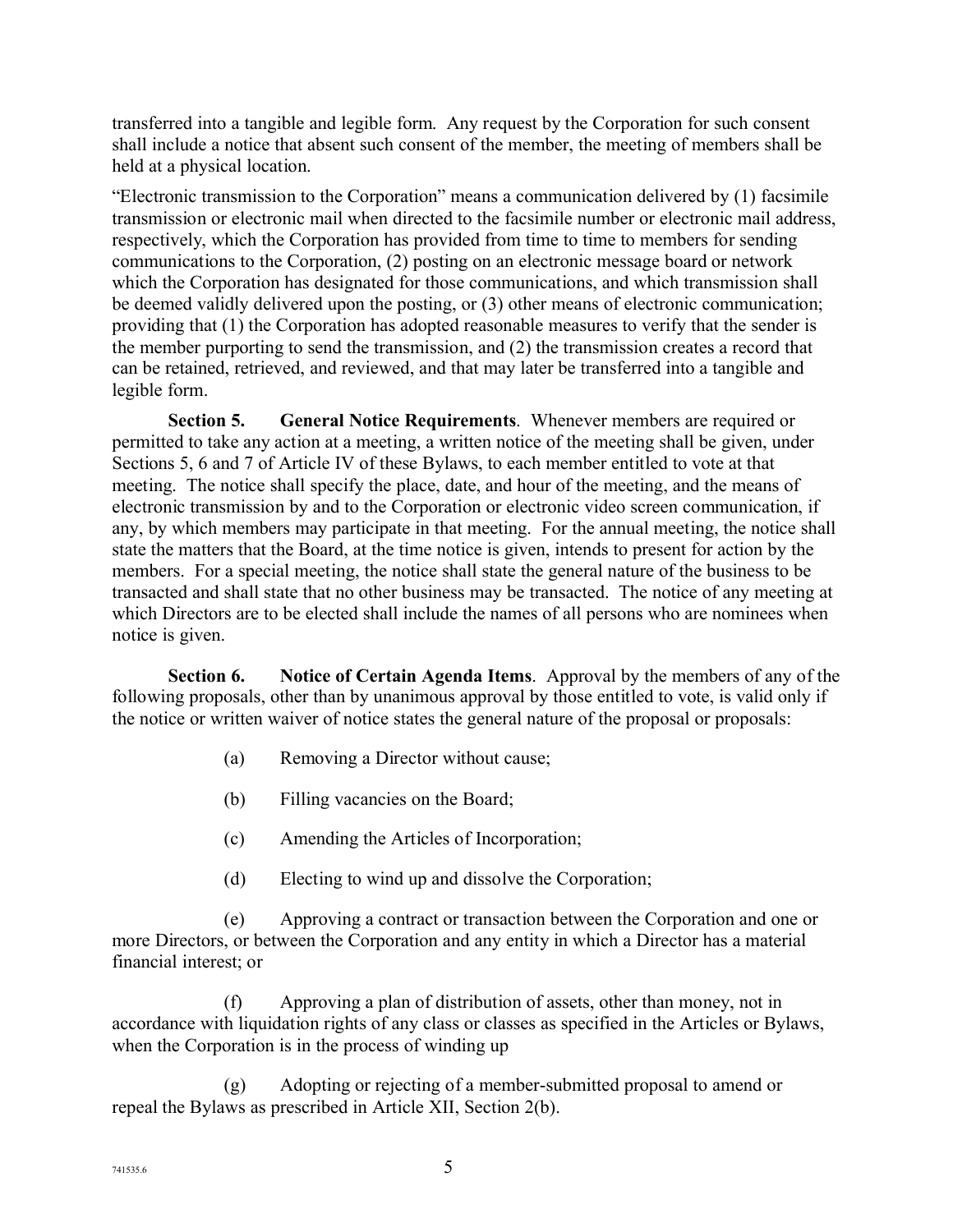## **Section 7. Manner of Giving Notice**.

(a) Notice of any meeting of members shall be in writing and shall be given at least 10 but no more than 90 days before the meeting date. The notice shall be given either personally; by electronic transmission by the Corporation; by first-class, registered or certified mail; or by other means of written communication, charges prepaid, and shall be addressed to each member entitled to vote, at the address of that member as it appears on the books of the Corporation or at the address given by the member to the Corporation for purposes of notice. If the Corporation has not been given an address for the member, notice shall be deemed to have been given if either (i) notice is sent to that member by first-class mail or facsimile or other written communication to the Corporation's principal office or (ii) notice is published at least once in a newspaper of general circulation in the county in which the principal office is located.

(b) Notice given by electronic transmission by the Corporation means a notice delivered by (1) facsimile transmission or electronic mail when directed to the facsimile number or electronic mail address, respectively, for that member on record with the Corporation, (2) posting on an electronic message board or network which the Corporation has designated for those communications, together with a separate notice to the member of the posting, or (3) other means of electronic communication; providing that (1) such member has provided an unrevoked consent to the use of those means of transmission to conduct a meeting of members, and (2) such means of transmission creates a record that can be retained, retrieved, and reviewed, and that may later be transferred into a tangible and legible form.

(c) Notwithstanding the foregoing, notice shall not be given by electronic transmission by the Corporation after either of the following:

(1) The Corporation is unable to deliver two (2) consecutive notices to the member by that means; or

(2) The inability to deliver the notices to the member becomes known to the Secretary or other person responsible for the giving of the notice.

**Section 8. Quorum**. Twenty percent (20%) of the voting power shall constitute a quorum for the transaction of business at any meeting of members.

If, however, the attendance at any general or annual meeting is less than one third of the voting power, the members may vote only on matters as to which notice of their general nature was given under Sections 5 and 6 of Article IV of these Bylaws.

Except as otherwise required by law, the Articles, or these Bylaws, the members present at a duly called or held meeting at which a quorum is present may continue to transact business until adjournment, even if enough members have withdrawn to leave less than a quorum, if any action taken (other than adjournment) is approved by at least a majority of the members required to constitute a quorum.

## **Section 9. Voting**.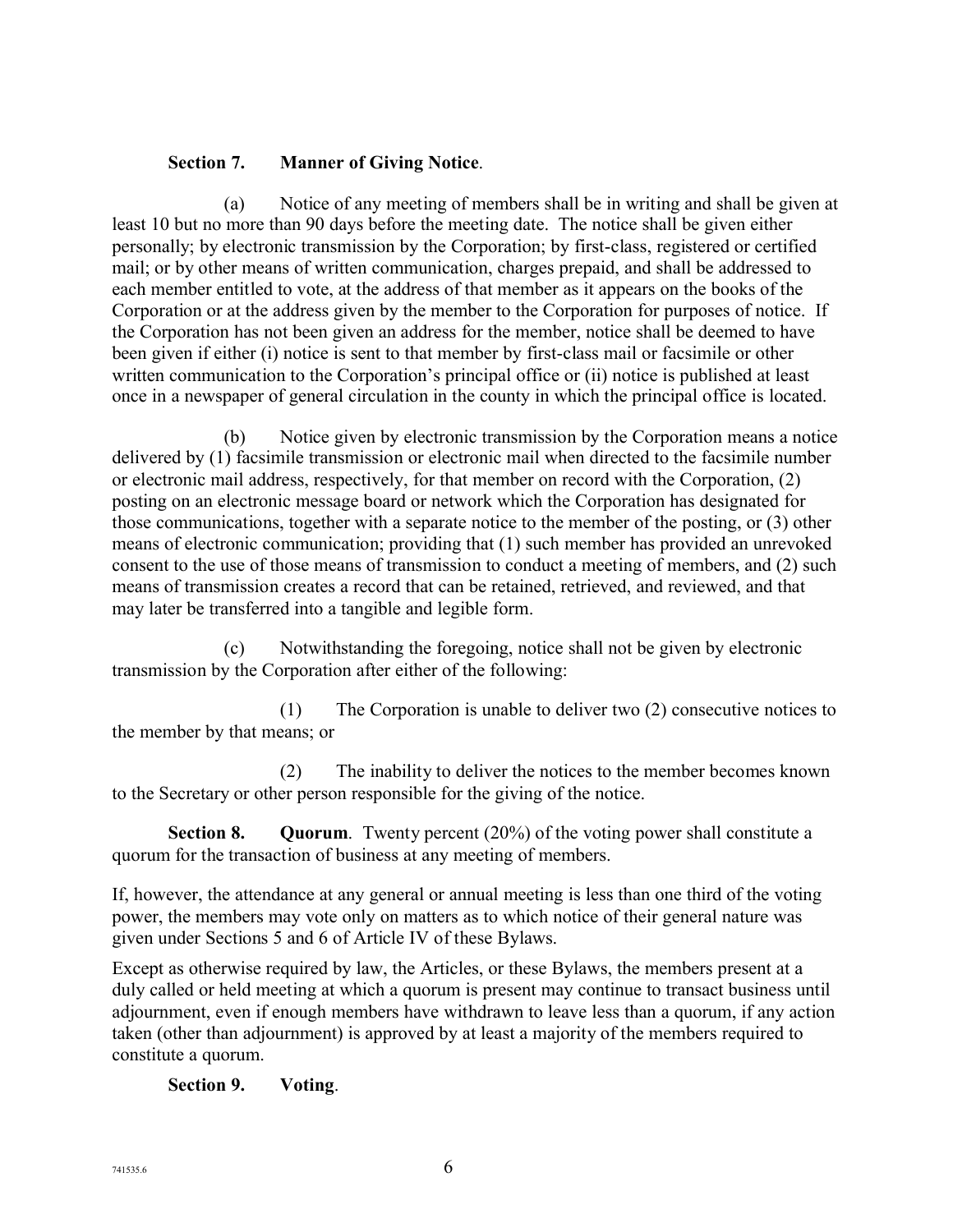(a) Eligibility to Vote. Subject to the California Nonprofit Mutual Benefit Corporation Law, all members in good standing on the record date as determined under Section 13 of Article IV of these Bylaws shall be entitled to vote at any meeting of members.

(b) Manner of Voting. Voting may be by voice or by ballot, except that any election of Directors must be by ballot if demanded before the voting begins by any member at the meeting.

(c) Number of Votes. Each member entitled to vote may cast one vote on each matter submitted to a vote of the members.

(d) Approval by Majority Vote. If a quorum is present, the affirmative vote of a majority of the voting power represented at the meeting, entitled to vote and voting on any matter, shall be deemed the act of the members unless the vote of a greater number, or voting by classes, is required by the California Nonprofit Mutual Benefit Corporation Law or by the Articles of Incorporation.

**Section 10. Waiver of Notice or Consent**. The transactions of any meeting of members, however called or noticed and wherever held, shall be as valid as though taken at a meeting duly held after standard call and notice, if (a) a quorum is present, and (b) either before or after the meeting, each member entitled to vote who is not present in person, signs a written waiver of notice, a consent to the holding of the meeting, or an approval of the minutes of the meeting. The waiver of notice, consent, or approval need not specify either the business to be transacted or the purpose of the meeting except that, if action is taken or proposed to be taken for approval of any matter specified in Section 6 of Article IV of these Bylaws, the waiver of notice, consent, or approval shall state the general nature of the proposal. All such waivers, consents, or approvals shall be filed with the corporate records or made a part of the minutes of the meeting.

A member's attendance at a meeting shall also constitute a waiver of notice of and presence at that meeting unless the member objects at the beginning of the meeting to the transaction of any business because the meeting was not lawfully called or convened. Also, attendance at a meeting is not a waiver of any right to object to the consideration of matters required to be included in the notice of the meeting but not so included, if that objection is expressly made at the meeting.

**Section 11. Action by Unanimous Written Consent**. Any action required or permitted to be taken by the members may be taken without a meeting, if all members consent in writing to the action. The written consent or consents shall be filed with the minutes of the meeting. The action by written consent shall have the same force and effect as a unanimous vote of the members.

## **Section 12. Action by Written Ballot**.

(a) Actions Permitted. Any action that members may take at any meeting of members, including election of Directors, may also be taken by ballot without a meeting by complying with this Section 12.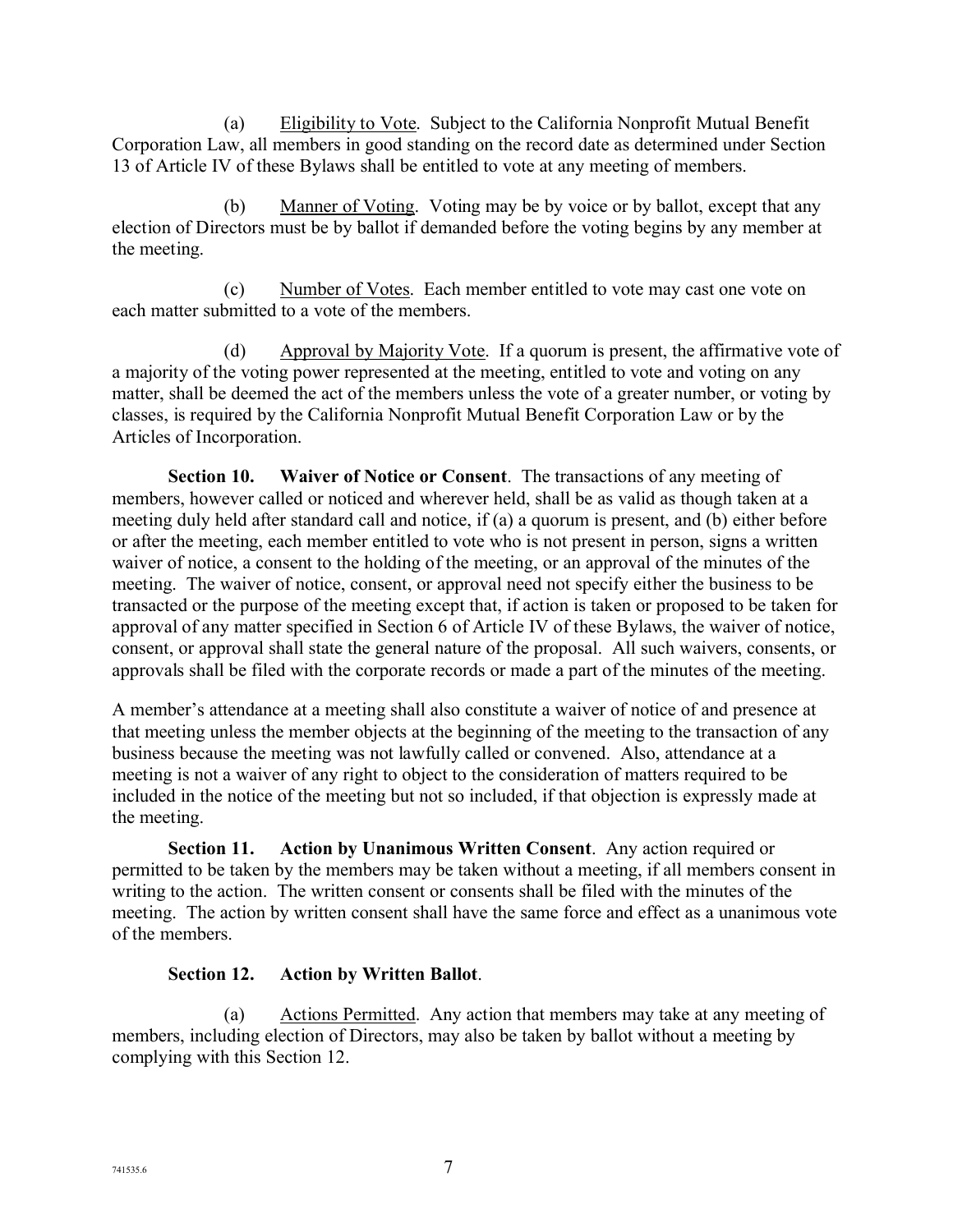(b) Distribution of Written Ballots. The Corporation shall distribute one written ballot to each member entitled to vote on the matter. The ballots shall be mailed or delivered in the manner required by Section 7 of Article IV of these Bylaws. All solicitations of votes by written ballot shall (i) state the number of responses needed to meet the quorum requirement; (ii) state, with respect to ballots other than for election of Directors, the percentage of approvals necessary to pass the measure or measures; and (iii) specify the time by which the ballot must be received in order to be counted. Each ballot so distributed shall (i) set forth the proposed action; (ii) give the members an opportunity to specify approval or disapproval of each proposal; and (iii) provide a reasonable time in which to return the ballot to the Corporation.

The Board may allow written ballots to be voted and returned electronically. In that case, the balloting must comply with the requirements of an "electronic transmission to the Corporation" as described in Article IV, Section 4(b) of these Bylaws.

As long as the Corporation has 100 or more members, any written ballot distributed to ten (10) or more members shall provide that, subject to reasonable specified conditions, if the person solicited specifies a choice in any such matter, the vote shall be cast according to that specification.

In any election of Directors, a written ballot that a member marks "withhold," or otherwise marks in a manner indicating that authority to vote is withheld, shall not be voted either for or against the election of a Director.

(c) Number of Votes and Approvals Required. Approval by written ballot shall be valid only when (i) the number of votes cast by ballot (including ballots that are marked "withhold" or otherwise indicate that authority to vote is withheld) within the time specified equals or exceeds the quorum required to be present at a meeting authorizing the action, and (ii) the number of approvals equals or exceeds the number of votes that would be required for approval at a meeting at which the total number of votes cast was the same as the number of votes cast by written ballot without a meeting.

(d) No Revocation. A written ballot may not be revoked.

(e) Filing. All written ballots shall be filed with the Secretary of the

Corporation.

**Section 13. Record Date**. Record dates shall be determined as follows:

(a) for determining members entitled to receive notice of a meeting of members, the record date shall be the business day immediately preceding the day on which notice is given or, if notice is waived, the business day immediately preceding the day on which the meeting is held;

(b) for determining members entitled to vote at the meeting, the record date shall be the day on which the meeting is held;

(c) for determining members entitled to vote by written ballot, the record date shall be the day on which the first written ballot is mailed or solicited; and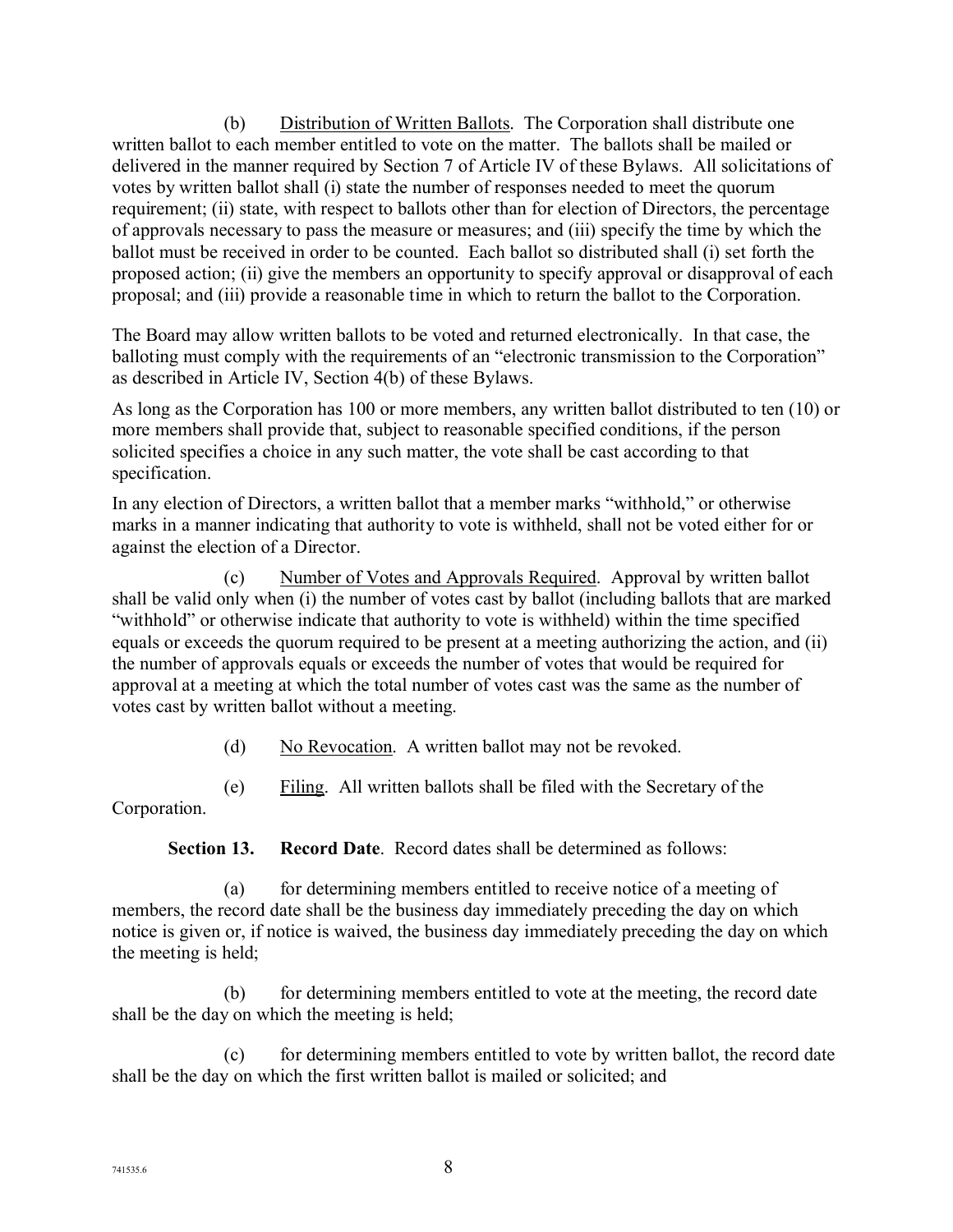(d) for determining members entitled to exercise any rights with respect to any other lawful action, the record date shall be the date on which the Board adopts the resolution relating to that action, or the 60th day before the date of that action, whichever is later.

For purposes of this Section 13, a person holding a membership at the close of business on the record date shall be a member of record.

**Section 14. No Proxy Voting**. No member may authorize another person or persons to act by proxy with respect to such membership.

**Section 15. Adjournment**. Any members' meeting, whether or not a quorum is present, may be adjourned from time to time by the vote of the majority of the members present at the meeting. No meeting may be adjourned for more than 45 days. When a members' meeting is adjourned to another time or place, notice need not be given of the adjourned meeting if the time and place to which the meeting is adjourned are announced at the meeting at which adjournment is taken. If after adjournment a new record date is fixed for notice or voting, a notice of the adjourned meeting shall be given to each member who, on the record date for notice of the meeting, is entitled to vote at the meeting. At the adjourned meeting, the Corporation may transact any business that might have been transacted at the original meeting.

## **ARTICLE V**

#### **BOARD OF DIRECTORS**

**Section 1. General Corporate Powers**. Subject to the provisions and limitations of the California Nonprofit Mutual Benefit Corporation Law and any other applicable laws, and subject to any limitations of the Articles of Incorporation or Bylaws regarding actions that require approval of the members, the Corporation's activities and affairs shall be managed, and all corporate powers shall be exercised, by or under the direction of the Board. As provided by law, the Board may delegate the management of the activities of the Corporation to any person or persons, or committee, provided that notwithstanding any such delegation, the activities and affairs of the Corporation shall continue to be managed and all corporate powers shall continue to be exercised under the ultimate direction of the Board.

**Section 2. Specific Powers**. Without prejudice to the general powers of the Board set forth in Article V, Section 1 above, the Board shall have the power to:

(a) Appoint and remove all officers of the Corporation, if any, and other Corporation employees, and prescribe any powers and duties for such persons that are consistent with law, the Articles of Incorporation, and these Bylaws.

(b) Appoint such agents and employ such other employees, including attorneys and accountants, as it sees fit to assist in the operation of the Corporation, fix their duties, and establish their compensation.

(c) Adopt and establish rules and regulations governing the affairs and activities of the Corporation, and take such steps as it deems necessary for the enforcement of such rules and regulations.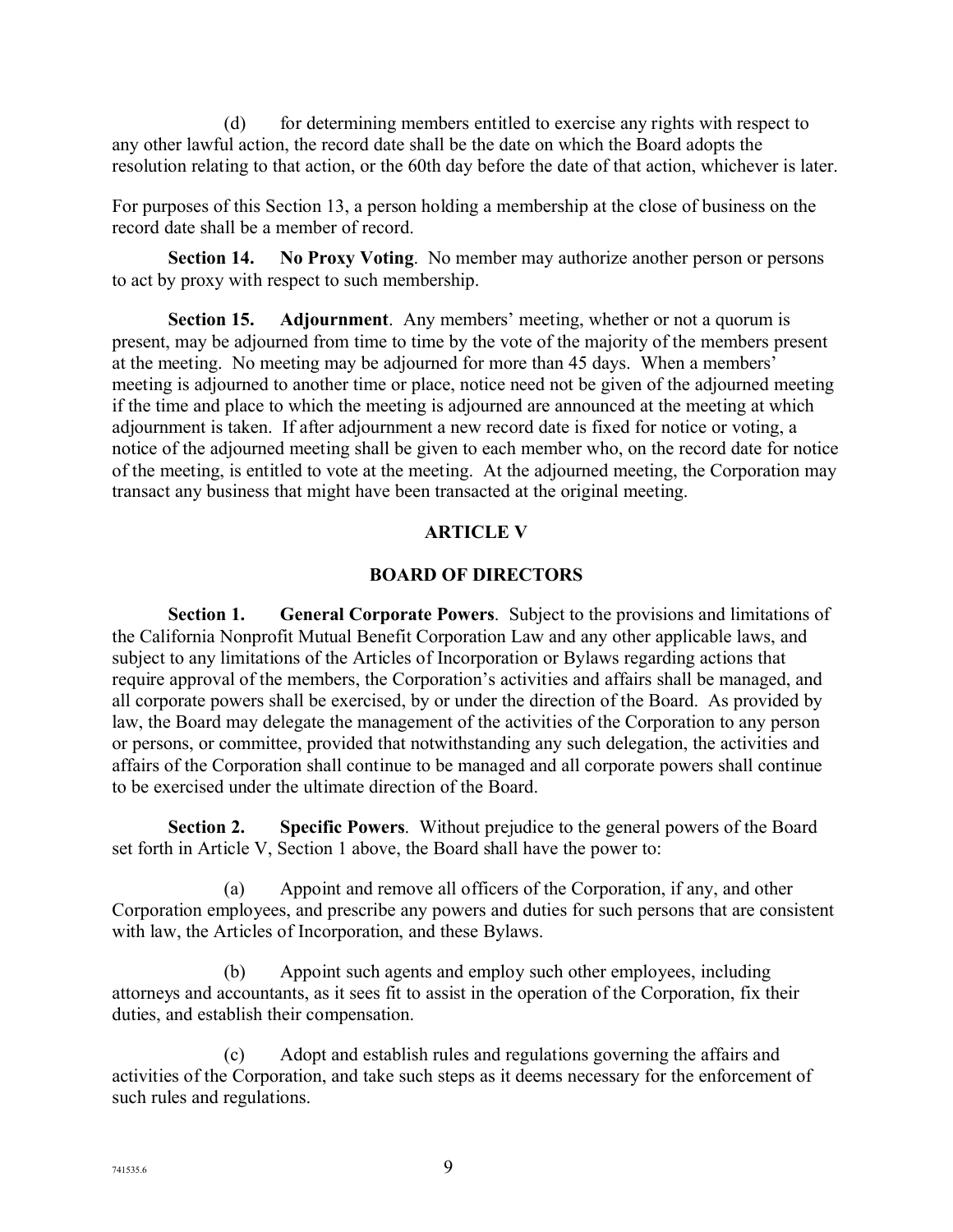(d) Enforce all applicable provisions of the Bylaws.

(e) Contract for and pay premiums for insurance and bonds (including indemnity bonds) which may be required from time to time by the Corporation.

Pay all taxes and charges which are or would become a lien on any portion of the Corporation's properties.

(g) Accept on behalf of the Corporation any contribution, gift, bequest, or devise for the general purpose of the Corporation.

(h) Prepare budgets and maintain a full set of books and records showing the financial condition of the affairs of the Corporation in a manner consistent with generally accepted accounting principles.

(i) Appoint such committees as it deems necessary from time to time in connection with the affairs of the Corporation, in accordance with Article VII of these Bylaws.

(j) Fill vacancies on the Board or in any committee.

(k) Open bank accounts and borrow money on behalf of the Corporation and designate the signatories to such bank accounts.

(l) Bring and defend actions on behalf of the Corporation so long as the action is pertinent to the operations of the Corporation.

## **Section 3. Number, Categories and Qualifications**.

(a) Number. The Board shall consist of at least 20 but not more than 30 Directors unless changed by amendment to these Bylaws. The exact number of Directors shall be fixed, within those limits, by a resolution adopted by the Board.

(b) Categories of Directors. Between 20 and 28 Directors ("At-Large Directors") shall be elected by the members, not voting by class. Two Directors ("Resident Directors") shall be appointed by the Board from among the Resident or Fellow Members.

(c) Qualifications. To be eligible to serve as a Director, a person must be a member in good standing of the Corporation and a physician who is an active practitioner of dermatology. An "active practitioner of dermatology" is defined as a physician who devotes 1000 hours or more per year to the practice of dermatology, which is defined as direct dermatologic patient care, research, or teaching.

(d) Term of Office; Term Limits. The term of office of all At-Large Directors shall be four (4) years, and the terms of the At-Large Directors shall be staggered by the Board such that approximately one-fourth (1/4) of the terms of the total number of authorized Directors shall expire each year. There shall be no limitations upon the number of consecutive terms to which At-Large Directors may be reelected. The term of office for the Resident Director shall be one (1) year. The Resident Director shall serve no more than two terms. Each Director,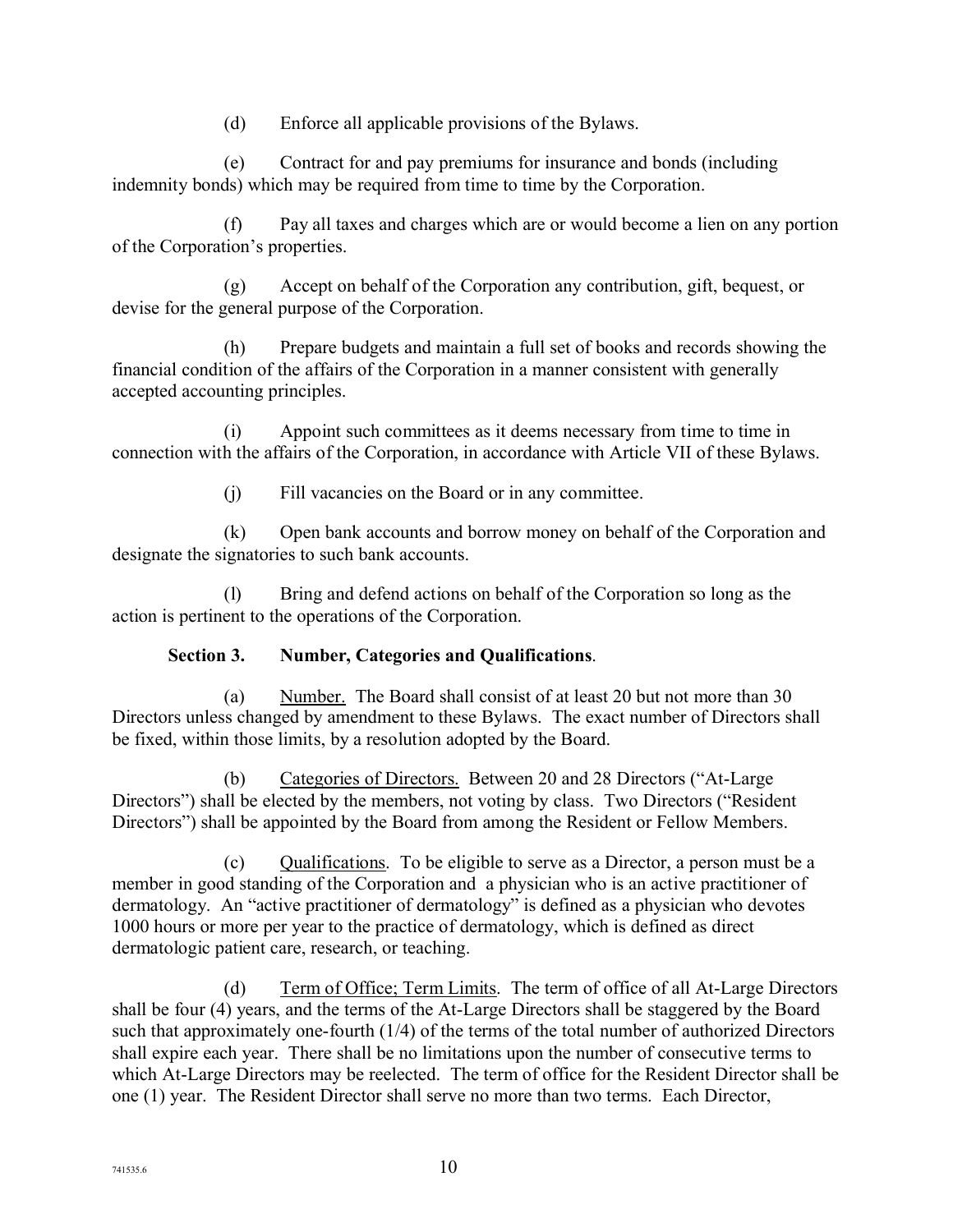including a Director elected to fill a vacancy, shall hold office until the expiration of the term for which elected and until a successor has been elected and qualified.

## **Section 4. Nomination of Directors**.

(a) Nominating Committee. The Nominating Committee will consist of three (3) members: the President-Elect, one Director from Northern California and one Director from Southern California, with the latter two appointed by majority vote of the full Board of Directors. The Nominating Committee shall be constituted at the first Board of Directors meeting each calendar year. In making nominations for Directors, the Nominating Committee shall make every effort to ensure that all regions of the state are adequately represented on the Board in any given year. Accordingly, the Nominating Committee shall solicit recommendations for qualified candidates from the local dermatology societies. The local societies from which recommendations are solicited shall meet the qualifications, and shall recommend the number of nominees as set forth in the CalDerm Administrative Regulations. The Nominating Committee shall make its report to the Board at least thirty (30) days before the date of the election, or at such other time as the Board may set, and the Secretary shall forward to each member, with the notice of meeting or written ballot, a list of all candidates nominated by the Nominating Committee.

(b) Nominations by Members. If the Corporation has at least 500 members, members representing two percent of the voting power may nominate candidates for Directors by petition. The petition must be signed by those members within 11 months preceding the next time Directors are to be elected, and delivered to an Officer of the Corporation. On timely receipt of the petition signed by the required number of members, the Secretary shall cause the names of the candidates named on it to be placed on the ballot along with the names of the candidates chosen by the Nominating Committee.

**Section 5. Election of Directors**. The election of Directors shall take place at the annual meeting of the members or by written ballot, or both; provided, however, that vacancies may be filled prior to the annual meeting date as provided in Article V, Section 6, paragraphs(d) and (e), below.

## **Section 6. Removal of Directors and Filling Vacancies.**

(a) Events Causing Vacancies on Board. A vacancy or vacancies on the Board shall occur in the event of (i) the death, removal, or resignation of any Director; (ii) an increase in the authorized number of Directors; or (iii) a failure of the members, at any meeting of members at which any Director(s) are to be elected, to elect the number of Directors required to be elected at that meeting.

(b) Resignation of Directors. Any Directors may resign, which resignation shall be effective on giving written notice to the President, the Secretary, or the Board, unless the notice specified a later time for the resignation to become effective. If the resignation of a Director is effective at a future time, a successor may be elected to take office when the resignation becomes effective, according to the election procedure set forth in Article V, Section 5 above.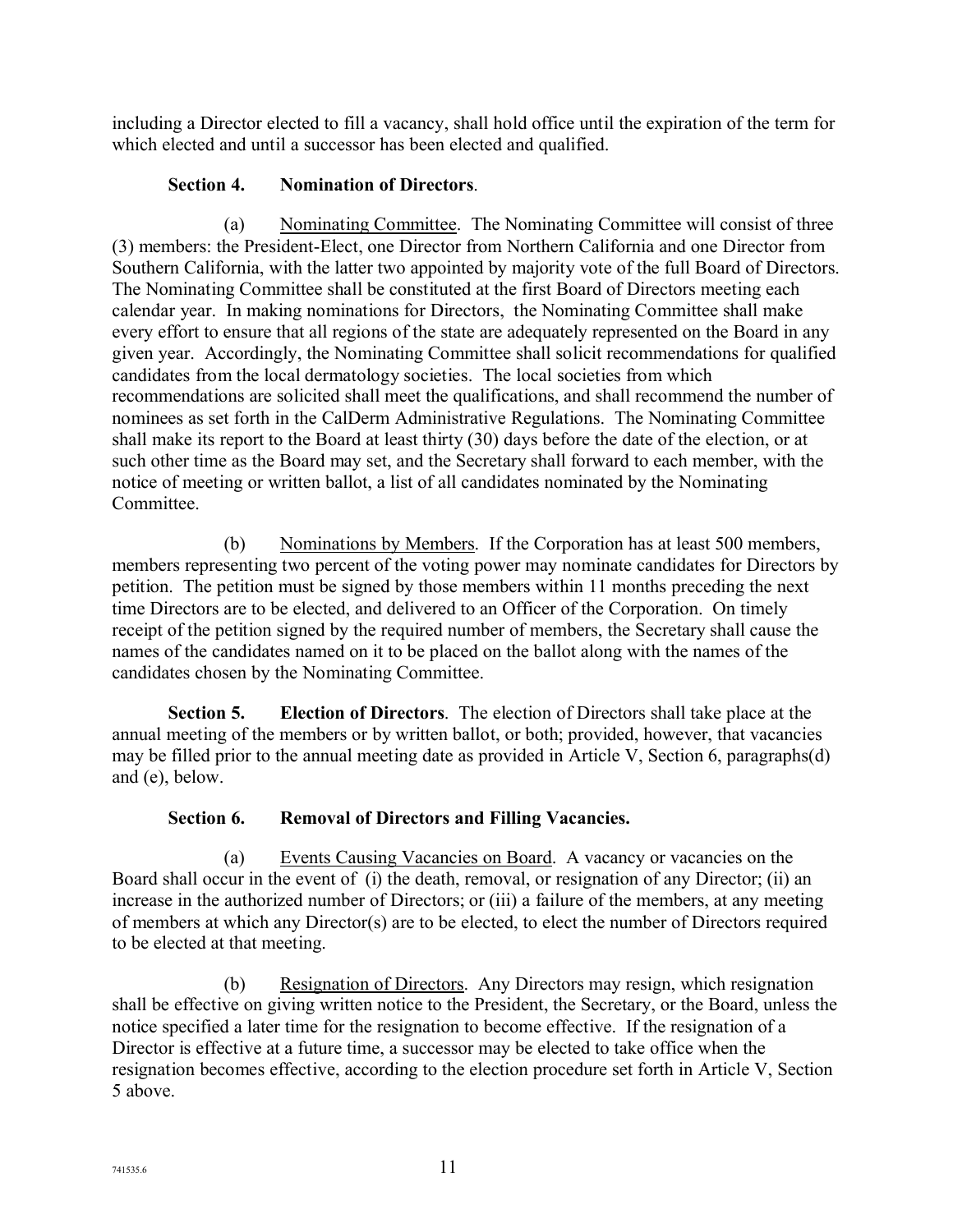#### (c) Removal of Directors.

(1) Removal by Directors. The Board of Directors shall have the power and authority to remove a director and declare his or her office vacant if he or she has (i) been declared of unsound mind by a final order of court; (ii) been convicted of a felony; (iii) if the Corporation holds assets in charitable trust, has been found by a final order or judgment of any court to have breached a duty arising under Section 7238 of the California Nonprofit Mutual Benefit Corporation Law; (iv) fails or ceases to meet any required qualification that was in effect at the beginning of that Director's term of office; or (v) fails to attend three (3) consecutive regular meetings of the Board which have been duly noticed in accordance with Article VI hereof or any six (6) regular meetings of the Board within a calendar year which have been duly noticed in accordance with Article VI hereof. If the removal is due to the Director's failure under clause (iv) or (v) above, the Board shall give the Director the opportunity to resign or to request, in a writing delivered to an Officer, that the Board reconsider the proposed removal; in case of the latter, the Board shall provide the Director the opportunity to address the Board and rebut the allegations at its next regularly scheduled meeting that is at least three days after the Officer's receipt of the written request.

(2) Removal by Members. Except as otherwise provided in the immediately preceding subparagraph, a Director may only be removed from office prior to expiration of his or her term by the affirmative vote of a majority of a quorum of the members conducted at a duly held meeting or by written ballot.

(3) Removal Procedure. Any membership action to remove a Director shall be conducted in accordance with the following procedures:

(i) A petition must be presented in writing to the President, President-Elect or Secretary of the Corporation that carries the signatures of members in good standing who represent at least 5 percent of the voting power of the membership. Such petition must set forth the reason(s) the petitioners are seeking the director's removal; the signature of each petitioner in his or her own handwriting; and the name(s) of the sponsor(s) of the petition.

(ii) Within 20 days after receipt of such petition, the Board shall either call a special meeting or announce the procedures for conducting a written ballot of the members to vote upon the requested recall. Such meeting or written ballot shall be conducted not less than 35 nor more than 90 days after the petition is presented. If the Board fails to set a date for, and give the Members notice of, such meeting or written ballot within 20 days, the members initiating the petition may call such meeting on their own initiative without Board approval or sanction.

(iii) The director whose removal is being sought shall have the right to rebut the allegations contained in the petition orally, in writing or both. If in writing, such rebuttal shall be mailed by the Corporation or otherwise provided to all members, at the Corporation's expense, together with the recall ballot.

(iv) If the quorum requirement for valid membership action is not satisfied or if the recall vote results in a tie, the removal action will have failed.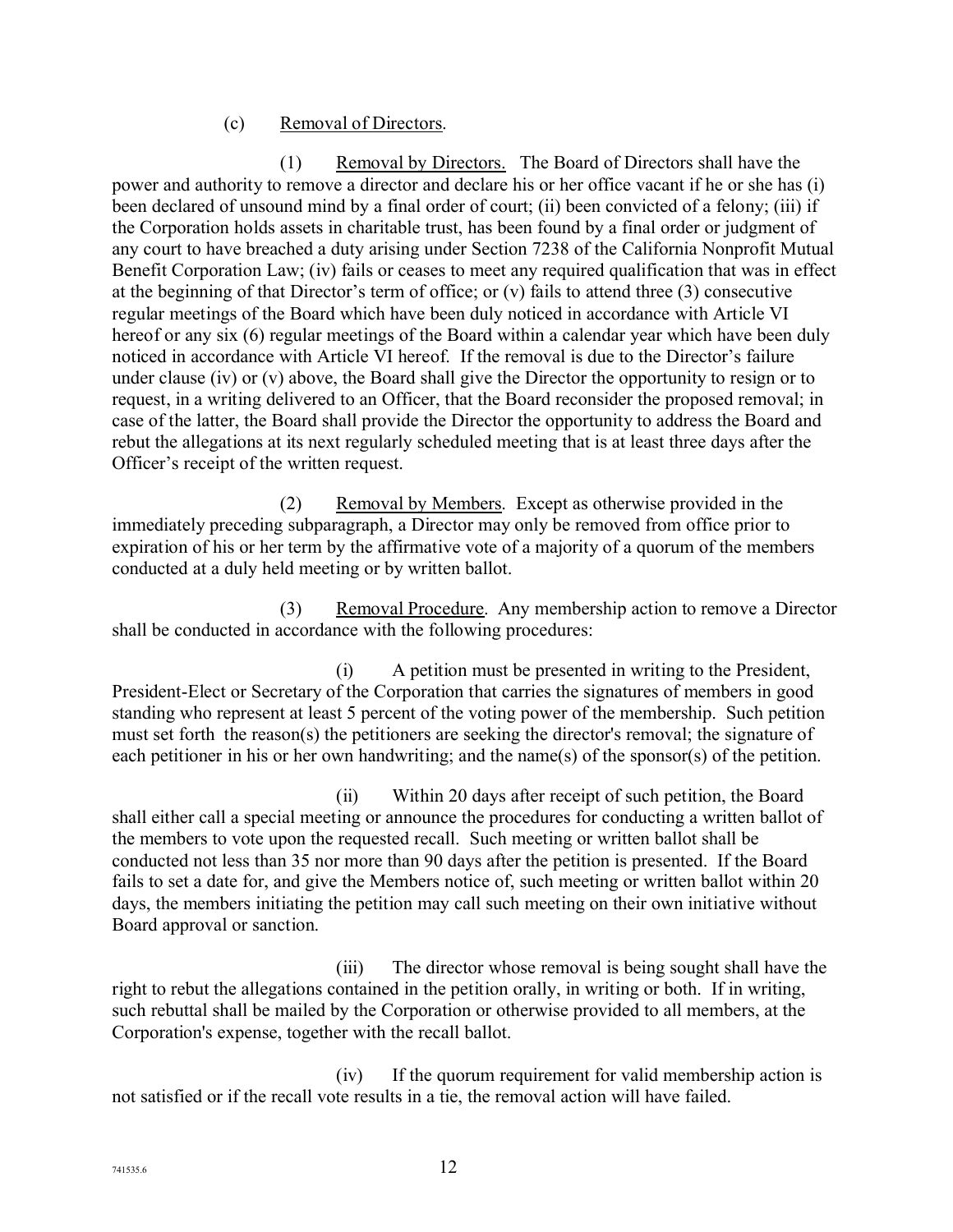(d) Vacancies Filled by Board. Except for a vacancy created by the removal of a Director by the members, vacancies on the Board may be filled by the vote of a majority of a quorum of the Board. If the number of Directors then in office is less than a quorum, the vacancy may be filled by (i) the unanimous written consent of the remaining Directors, or (ii) the affirmative vote of a majority of the remaining members of the Board at a duly held meeting or (iii) by the sole remaining Director. It is within the discretion of the Board whether a Nominating Committee needs to be formed to fill a vacancy.

(e) Vacancies Filled by Members. The members may elect a Director or Directors at any time to fill any vacancy or vacancies not filled by the Directors.

(f) No Vacancy on Reduction of Number of Directors. No reduction of the authorized number of Directors shall have the effect of removing any Director before that Director's term of office expires.

**Section 7. Compensation**. Directors, Officers, and members of committees shall not be entitled to compensation for their services as such, although they may be reimbursed for such actual expenses as may be determined by resolution of the Board to be just and reasonable. Expenses shall be supported by an invoice or voucher acceptable to the Board. This Section 7 shall not be construed to preclude any Director from serving the Corporation in any other capacity, such as an agent, employee, or otherwise, and receiving compensation for those services.

## **Section 8. Limitations on Powers of Board**.

(a) Conflicts of Interest. No Director of this Corporation nor any other corporation, firm, association, or other entity in which one or more of this Corporation's Directors are directors or have a material financial interest, shall be interested, directly or indirectly, in any contract or other transaction with this Corporation, unless (i) the material facts as to the transaction and such Director's interest are fully disclosed or known to the members and such contract or transaction is approved by the members in good faith, with any membership owned by any interested Director not being entitled to vote thereon; or (ii) the material facts regarding such Director's financial interest in such contract or transaction or regarding such common directorship, officership, or financial interest are fully disclosed in good faith and are noted in the minutes or are known to all Board members before consideration by the Board of such contract or transaction, and such contract or transaction is authorized in good faith by a majority of the Board by a vote sufficient for that purpose without counting the vote of the interested Director.

(b) Loans to Directors or Officers. This Corporation shall not lend any money or property to, or guarantee the obligation of, any Director or Officer of the Corporation or of its parent, affiliate, or subsidiary.

**Section 9.** Administrative Regulations. The Board shall adopt and maintain a body of Administrative Regulations which shall aid in the governance of the Corporation and the implementation of the Bylaws. The Administrative Regulations may be created, amended or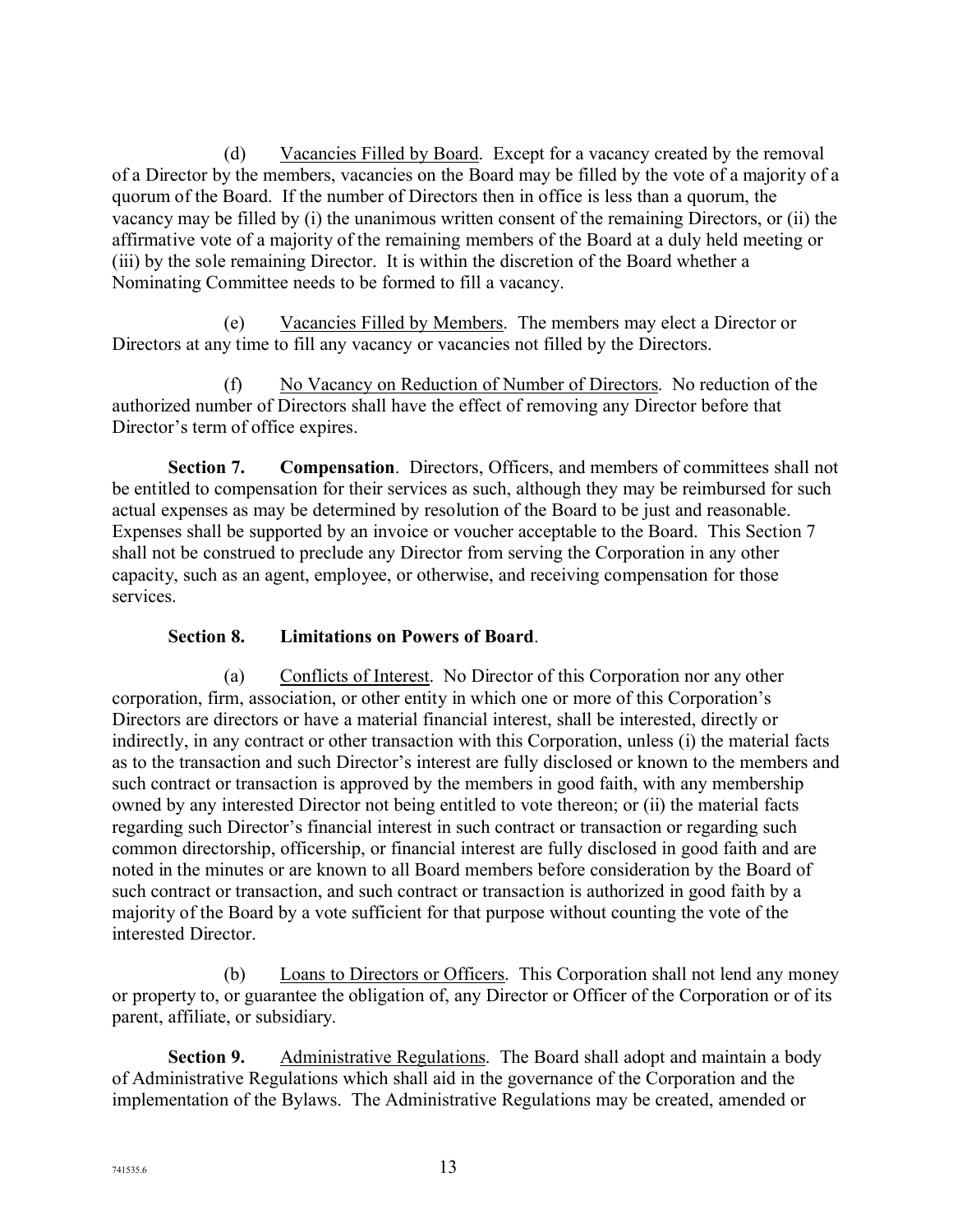abolished by a majority vote of the Board of Directors at any regular meeting or any special meeting called for this purpose. These Regulations shall define and direct the activities of committees, executive director, employees and other components of the organization and provide guidance for other important administrative matters. Copies of the Administrative Regulations shall be made available for inspection by any member of this organization in good standing. Copies of Regulations for each calendar year shall be maintained in the Corporation's archives.

## **ARTICLE VI**

#### **BOARD MEETINGS**

#### **Section 1. Place of Meetings; Meetings by Telephone or Electronic**

**Communication**. Regular and special meetings of the Board may be held at any place within the State of California that has been designated by resolution of the Board or in the notice of the meeting or, if not so designated, at the principal office of the Corporation. Any meeting, regular or special, may be held by conference telephone, electronic video screen communication, or electronic transmission, in which case the following shall apply:

(a) Participation in a meeting through use of conference telephone constitutes presence in person at the meeting as long as all Directors participating in the meeting are able to hear one another

(b) Participation in a meeting through use of video screen communication or other communications equipment, other than conference telephone, constitutes presence in person at the meeting if all of the following apply:

(1) Each Director participating in the meeting can communicate concurrently with all other Directors;

(2) Each Director is provided the means of participating in all matters before the Board, including the capacity to propose, or to interpose an objection to, a specific action to be taken by the Corporation; and

(3) The Board has adopted and implemented a means of verifying both of the following:

(i) A person participating in the meeting is a Director or other person entitled to participate in the Board meeting.

(ii) All actions or votes by the Board are taken or cast only by the Directors and not by persons who are not Directors.

**Section 2. Annual Meeting of Directors**. Immediately after each annual meeting of members (or election of Directors by written ballot, as the case may be), the Board shall hold a general meeting for the purposes of organization, election of Officers, and the transaction of other business.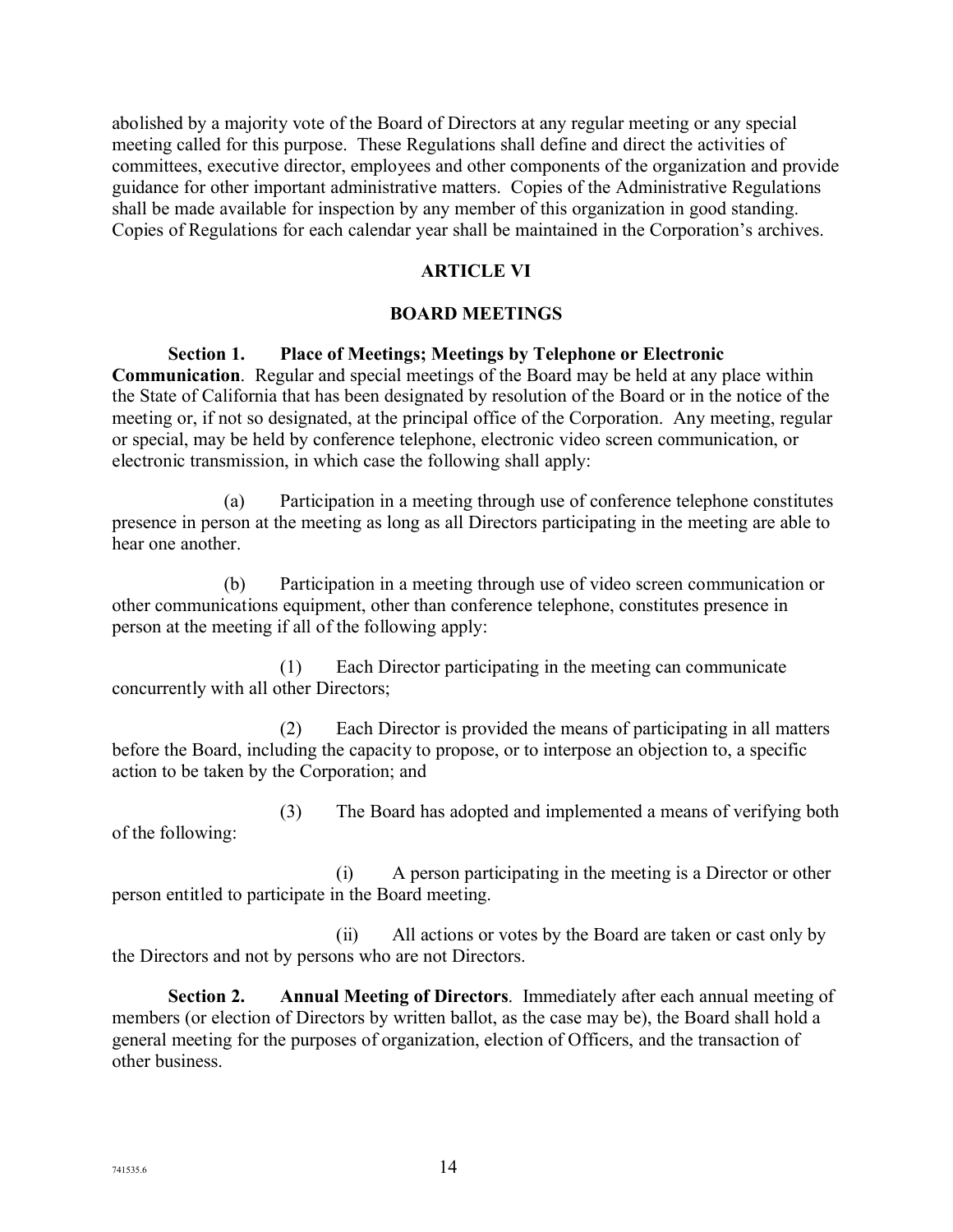**Section 3. Other Regular Meetings**. Other regular meetings of the Board shall be held at such time as shall from time to time be fixed by the Board and communicated to the Directors. Ordinarily, regular meetings shall be conducted at least three times yearly.

**Section 4. Special Meetings of the Board**. Special meetings of the Board for any purpose may be called at any time by the President, the Secretary, or any five Directors.

## **Section 5. Notices**.

(a) Manner of Giving Notice. Notice of the time and place of meetings of the Board shall be given to each Director by: (i) personal delivery of written notice; (ii) first-class mail, postage prepaid; (iii) telephone, including a voice messaging system or other technology designed to record and communicate messages, either directly to the Director or to a person at the Director's home or office who would reasonably be expected to communicate such notice promptly to the Director; (iv) facsimile when directed to the facsimile number for that recipient on record with the Corporation; (v) electronic mail when directed to the electronic mail address for that recipient on record with the Corporation; (vi) posting on an electronic message board or network which the Corporation has designated for those communications, together with a separate notice to the recipient of the posting, which transmission shall be validly delivered upon the later of the posting or delivery of the separate notice thereof; or (vii) other electronic means. Notice given by facsimile, electronic mail, electronic message board, or other electronic means may be given only to recipients who have provided an unrevoked consent to the use of those means of transmission notices, and may only be used if such means create a record that can be retained, retrieved, and reviewed, and later be transferred into a tangible and legible form.

(b) Time Requirements. Notices sent by first-class mail shall be deposited into a United States mailbox at least four (4) days before the time set for the meeting. Notices given by personal delivery, telephone, or electronic means shall be delivered, telephoned, or sent at least forty-eight (48) hours before the time set for the meeting.

(c) Notice Contents. The notice shall state the date, time, place, and a description of the general purpose of the meeting.

**Section 6. Quorum**. A majority of the authorized number of Directors shall constitute a quorum for the transaction of any business except adjournment. Every action taken or decision made by a majority of the Directors present at a duly held meeting at which a quorum is present shall be an act of the Board, subject to the more stringent provisions of the California Nonprofit Mutual Benefit Corporation Law, including, without limitation, the provisions on (a) approval of contracts or transactions between this Corporation and one or more Directors or between this Corporation and any entity in which a Director has a material financial interest, (b) creation of and appointments to committees of the Board, and (c) indemnification of Directors. A meeting at which a quorum is initially present may continue to transact business, despite the withdrawal of some Directors, if any action taken or decision made is approved by at least a majority of the required quorum for that meeting.

**Section 7. Waiver of Notice**. The transaction of any meeting of the Board, however called and noticed or wherever held, shall be as valid as though taken at a meeting duly held after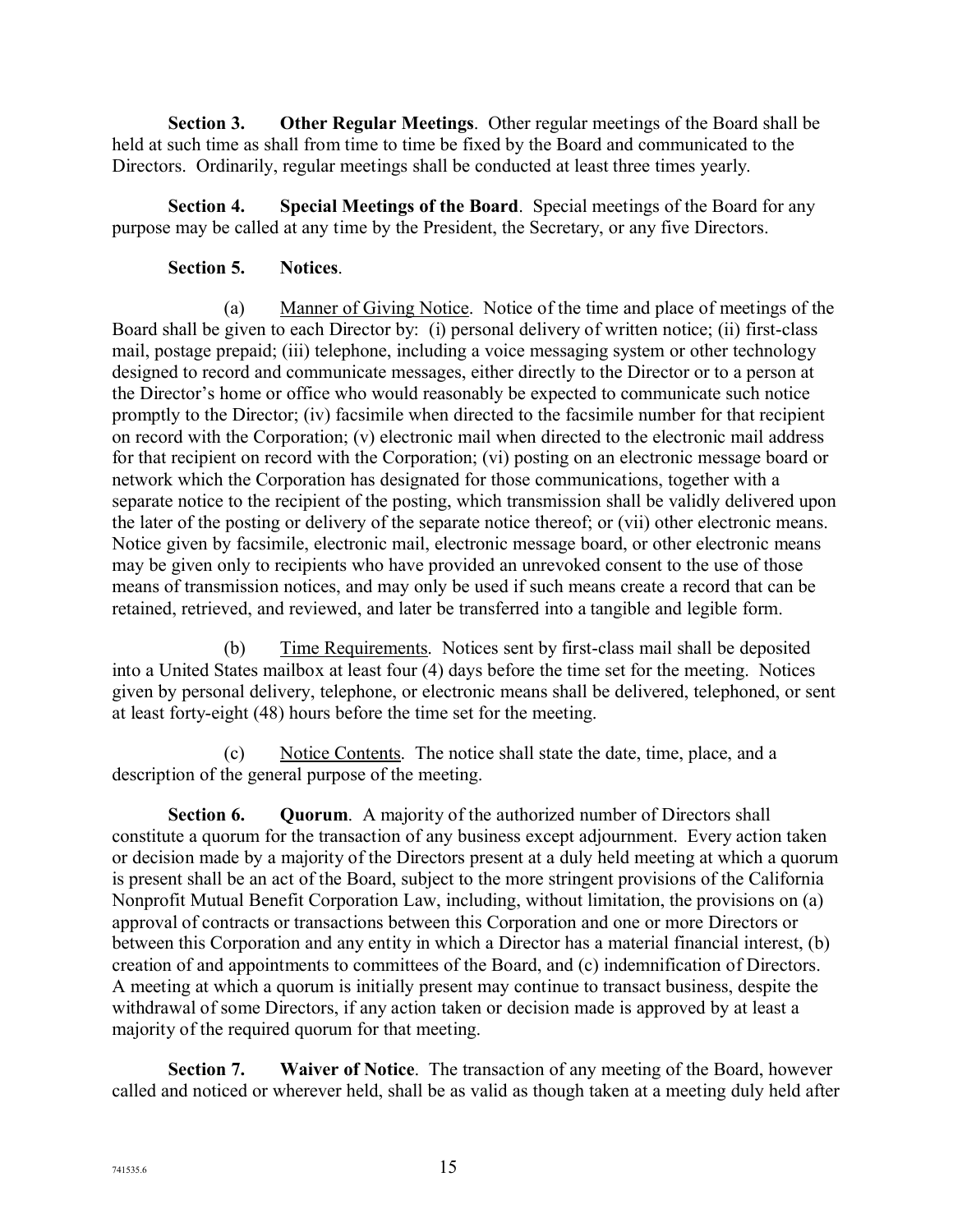regular call and notice, if (a) a quorum is present, and (b) either before or after the meeting, each of the Directors not present, individually or collectively, signs a written waiver of notice, a consent to the holding of the meeting, or an approval of the minutes thereof. The waiver of notice or consent need not specify the purpose of the meeting. All waivers, consents, and approvals shall be filed with the corporate records or made a part of the minutes of the meeting. The requirement of notice of a meeting shall also be deemed to have been waived by any Director who attends the meeting without protesting before or at its commencement about the lack of notice.

**Section 8. Adjournment**. A majority of the Directors present, whether or not constituting a quorum, may adjourn any meeting to another time and place or may adjourn for purposes of reconvening in executive session to discuss and vote upon personnel matters, litigation in which the Corporation is or may become involved, and orders of business of a similar nature. If the meeting is adjourned for more than twenty-four (24) hours, notice of adjournment to any other time or place shall be given prior to the time of the adjourned meeting to the Directors who were not present at the time of the adjournment. Except as herein above provided, notice of adjournment need not be given.

**Section 9. Action Without a Meeting**. Any action required or permitted to be taken by the Board may be taken without a meeting, if all members of the Board, individually or collectively, consent in writing to that action. Such action by written consent shall have the same force and effect as a unanimous vote of the Board. Such written consent or consents shall be filed with the minutes of the proceedings of the Board. For purposes of this section, "all members of the Board" shall not include any "interested director" as defined in Section 5233 of the California Nonprofit Public Benefit Corporation Law, insofar as it is made applicable to this Corporation pursuant to Section 7238 of the California Nonprofit Mutual Benefit Corporation Law.

"Consent in writing" includes consent given through electronic transmissions from and to the Corporation by a means that creates a record that can be retained, retrieved, and reviewed, and that may later be transferred into a tangible and legible form. A written consent solicited by the Corporation may be delivered to a Director by (1) facsimile transmission or electronic mail when directed to the facsimile number or electronic mail address, respectively, for that Director on record with the Corporation, (2) posting on an electronic message board or network which the Corporation has designated for those communications, together with a separate notice to the recipient of the posting, or (3) other means of electronic communication; providing that such Director has provided an unrevoked consent to the use of those means of transmission for communication by written consent.

A written consent returned by a Director to the Corporation may be delivered by (1) facsimile transmission or electronic mail when directed to the facsimile number or electronic mail address, respectively, which the Corporation has provided from time to time to Directors for sending communications to the Corporation, (2) posting on an electronic message board or network which the Corporation has designated for those communications, and which transmission shall be deemed validly delivered upon the posting, or (3) other means of electronic communication; providing that the Corporation has adopted reasonable measures to verify that the sender is the Director purporting to send the transmission.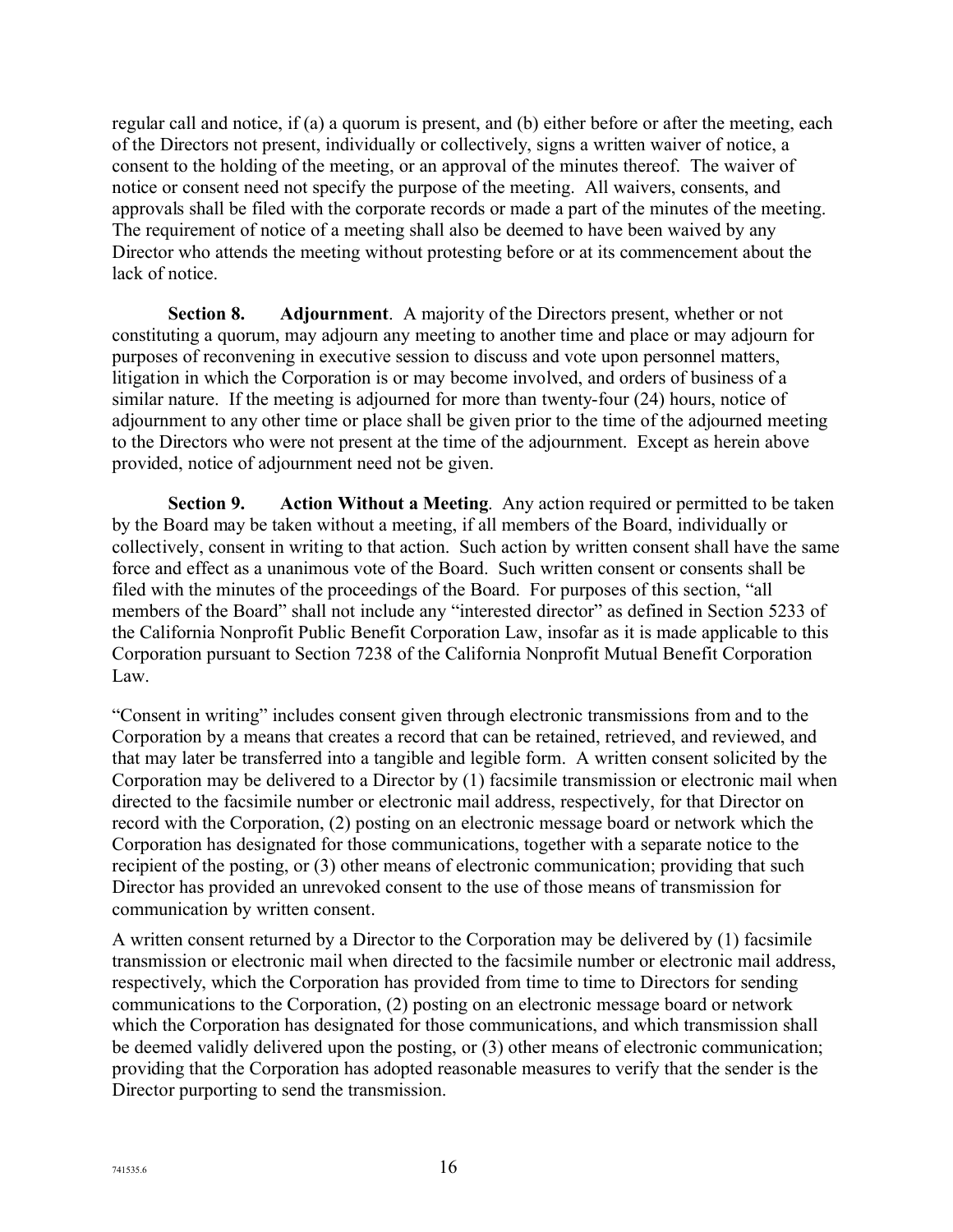### **ARTICLE VII**

#### **COMMITTEES**

**Section 1. Committees of Directors**. The Board, by resolution adopted by a majority of the Directors then in office, may create one or more committees, each consisting of two or more Directors and no one who is not a Director, to serve at the pleasure of the Board. The Board may appoint one or more Directors as alternate members of any such committee, who may replace any absent member at any meeting. Any such committee shall have all the authority of the Board, to the extent provided in the Board resolution, except that no committee may do the following:

(a) Take any final action on any matter that, under the California Nonprofit Mutual Benefit Corporation Law, also requires approval of the members or approval of a majority of all members;

(b) Fill vacancies on the Board or any committee of the Board;

(c) Amend or repeal Bylaws or adopt new Bylaws;

(d) Amend or repeal any resolution of the Board that by its express terms is not so amendable or repealable;

(e) Create any other committees of the Board or appoint the members of committees of the Board;

(f) Expend corporate funds to support a nominee for Director if more people have been nominated for Director than can be elected;

(g) With respect to any assets held in charitable trust, approve any contract or transaction between this Corporation and one or more of its Directors or between this Corporation and an entity in which one or more of its Directors have a material financial interest, except as provided Section 5233(d)(3) of the Nonprofit Public Benefit Corporation Law.

**Section 2. Executive Committee**. The President, the Immediate Past-President, the President-Elect, the PAC President, the Secretary, and the Treasurer of the Corporation, together with the Executive Director, if any, and together with any other Directors appointed by the Board, shall constitute the Executive Committee. The Executive Committee shall have all the authority of the Board, except as limited by law and in Section 1 of this Article VII.

Notwithstanding the foregoing, it is intended that the Executive Committee shall only act as and when necessary between meetings of the Board.

**Section 3. Meetings and Actions of Committees**. Meetings and actions of committees shall be governed by, and held and taken in accordance with, the provisions of Article VI of these Bylaws, concerning meetings of Directors, with such changes in the context of those Bylaws as are necessary to substitute the committee and its members for the Board and its members, except that the time for regular meetings of committees may be determined either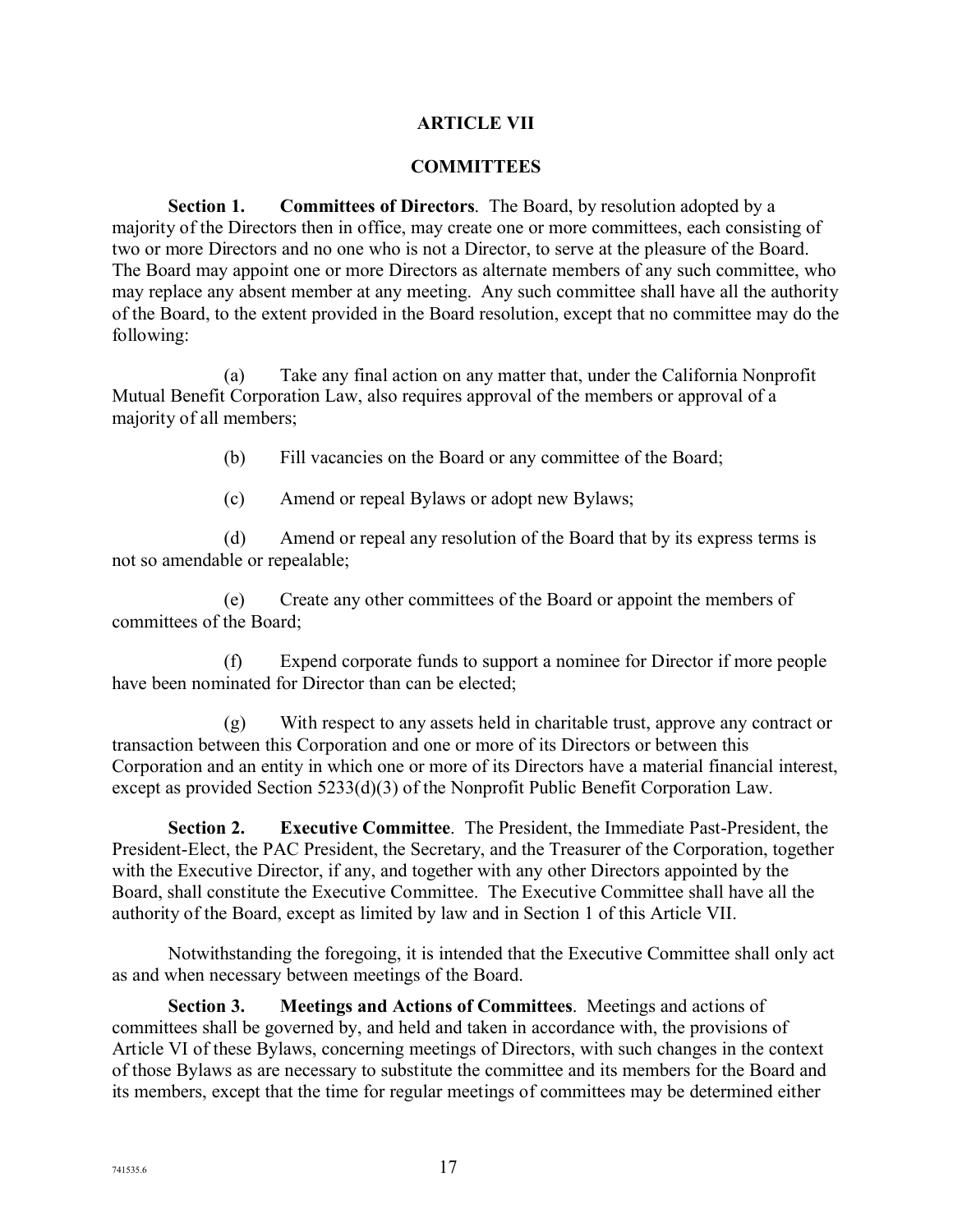by resolution of the Board or by resolution of the committee. Special meetings of committees may also be called by resolution of the Board. Minutes shall be kept of each meeting of any committee and shall be filed with the corporate records. The Board may adopt rules not inconsistent with the provisions of these Bylaws for the governance of any committee, or in the absence of rules adopted by the Board, the committee may adopt such rules.

**Section 4. Advisory Committees**. The Board may establish other particular committees, standing or ad hoc. Any committee with non-director members is not a "committee of the Board" and should be clearly labeled an "advisory committee." Such committees shall be identified in CalDerm's Administrative Regulations.

#### **ARTICLE VIII**

#### **OFFICERS**

**Section 1. Officers**. The Officers of the Corporation shall be a President, a Secretary, and a Chief Financial Officer (who may be known as the Treasurer), the Immediate Past-President, the President-Elect (who shall serve as a vice-president), and Political Action Committee (PAC) President. The Corporation may also have, at the discretion of the Board, additional vice presidents, one or more assistant secretaries, one or more assistant treasurers, and such other officers as the Board may appoint, which officers shall have such authority and perform such duties as the Board may from time to time determine. The offices of Secretary and Treasurer may be held by the same person.

**Section 2. Qualifications**. To be eligible to serve as an Officer, a person must be a member of the Corporation and a physician who is an active practitioner of dermatology. An "active practitioner of dermatology" is defined as a physician who devotes 1000 hours or more per year to the practice of dermatology, which is defined as direct dermatologic patient care, research, or teaching.

**Section 3. Election of Officers**. The Officers of this Corporation shall be chosen annually by the Board and shall serve at the pleasure of the Board, subject to the rights of any Officer under any employment contract. Each Officer shall hold his or her office until he or she shall resign or shall be removed or otherwise disqualified to serve, or his or her successor shall be elected and qualified. The President, who shall also be a Director, shall serve a one-year term as President-Elect prior to serving a one-year term as President. The President-Elect and PAC President, who shall also be Directors, shall each serve for a one-year term after having been elected by the Board. The Treasurer and Secretary shall serve for a one-year term and shall be elected by the Board.

(a) Extension of President's Term. By an affirmative vote of three-fourths (3/4) of the Directors after determination by the Board that a one year extension is essential for the continued successful operation of the corporation, the President may be elected to one additional one-year term. In such case, the Board may also elect the President-Elect to an additional one-year term if the President-Elect is so willing.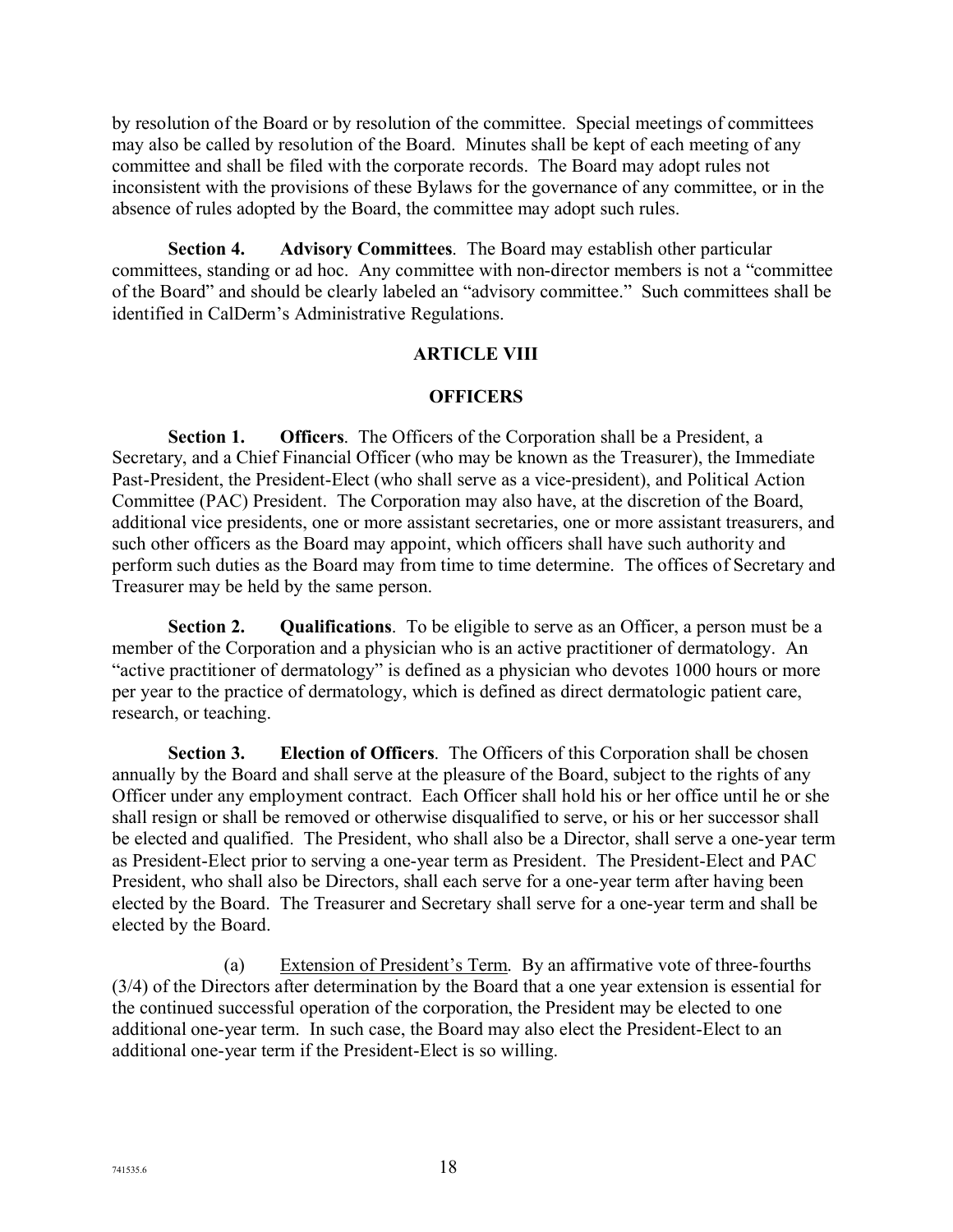**Section 4. Removal of Officers**. Any Officer may be removed, for any or no reason, by the Board.

**Section 5. Resignation of Officers**. Any Officer may resign at any time by giving written notice to the Board. Any such resignation shall take effect at the date of the receipt of such notice or at any later time specified therein; and unless otherwise specified therein, the acceptance of such resignation shall not be necessary to make it effective. Any resignation is without prejudice to the rights, if any, of the Corporation under any contract to which the Officer is a party.

**Section 6. Vacancies**. A vacancy in any office because of death, resignation, removal, disqualification, or any other cause shall be filled in the manner prescribed in the Bylaws for regular appointments to such office, except that a vacancy in office of President shall be filled by the President-Elect.

**Section 7. President**. The President shall be known as the Chair of the Board of Directors. He or she shall be the chief executive officer of the Corporation and shall, subject to the control of the Board, have general supervision, direction, and control of the affairs and Officers of the Corporation. He or she shall preside at all meetings of members and of the Board, and shall have the general power and duties of management usually vested in the office of president of a corporation, together with such other powers and duties as may be prescribed by the Board or the Bylaws.

**Section 8. Immediate Past President**. In the absence or disability of the President and the President-Elect, the Immediate Past President shall chair the Board and perform all the duties of the President and when so acting shall have all the powers of, and be subject to all the restrictions upon, the President. He or she shall have such other powers and perform such other duties as from time to time may be prescribed by the Board or the Bylaws.

**Section 9. President-Elect**. In the absence or disability of the President, the President-Elect shall chair the Board and perform all the duties of the President and when so acting shall have all the powers of, and be subject to all the restrictions upon, the President. He or she shall have such other powers and perform such other duties as from time to time may be prescribed by the Board or the Bylaws.

**Section 10. PAC President**. The PAC President shall serve as chief executive officer of the Corporation PAC. He or she shall have such other powers and perform such other duties as from time to time may be prescribed by the Board or the Bylaws.

**Section 11. Secretary**. The Secretary shall keep or cause to be kept at the Corporation's principal office or such other place as the Board may order, a book of minutes of all meetings and actions of the Board, of committees of the Board, and of members. The minutes of meetings shall include the time and place that the meeting was held; whether the meeting was annual, regular, or special, and, if special, how authorized; the notice given; the names of persons present at Board and committee meetings; and the number of members present or represented at members' meetings.

The Secretary shall serve as consultant to the Board on bylaws interpretation and revision, and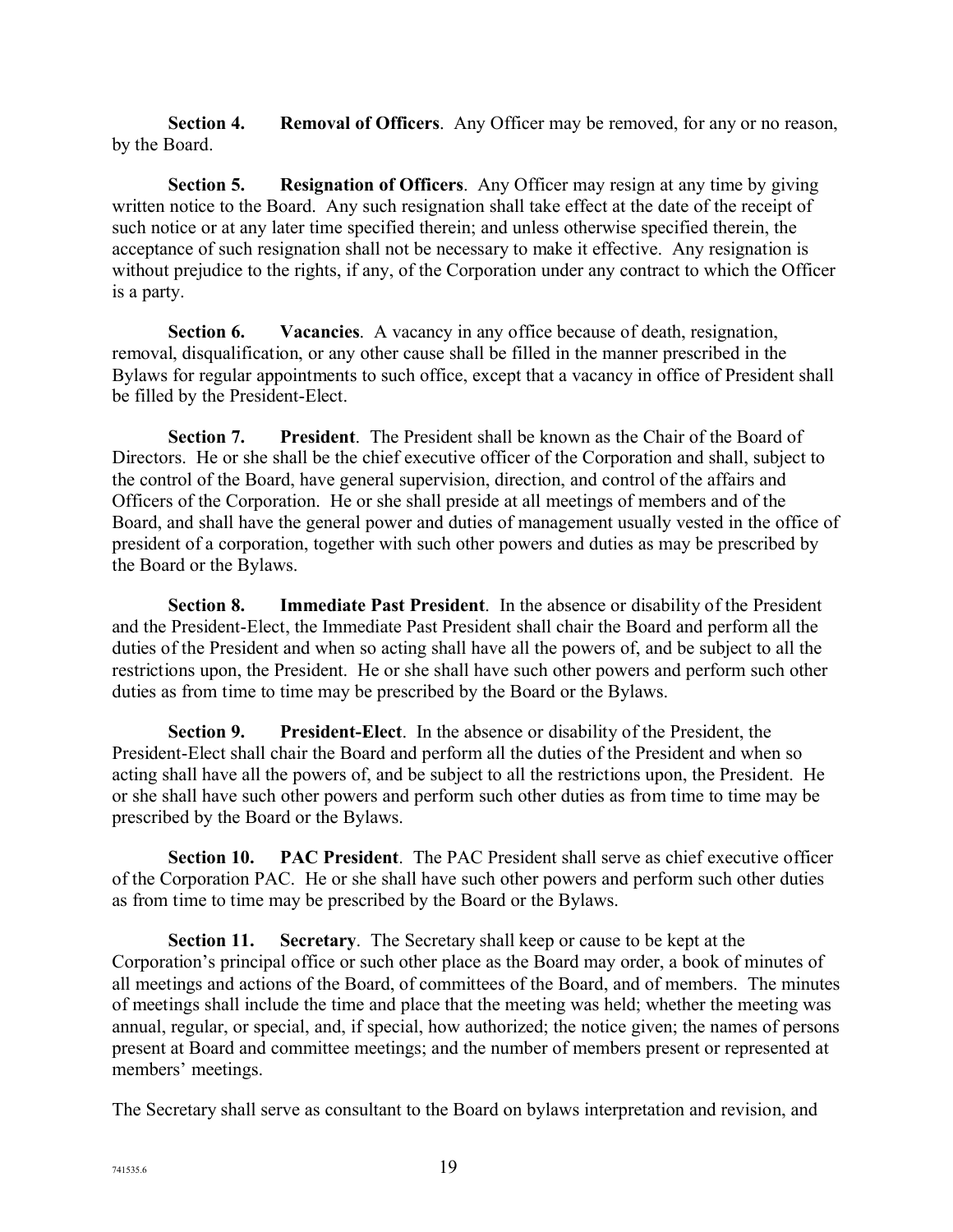#### Parliamentary procedure.

The Secretary shall keep or cause to be kept at the Corporation's principal office, a copy of the Articles of Incorporation and Bylaws, as amended to date, and all documents which must be available for public inspection pursuant to Article XI, Section 4 of these Bylaws.

The Secretary shall keep or cause to be kept, at the Corporation's principal office or such other place as the Board may order, a record of the Corporation's members, showing each member's name, address, and class of membership.

The Secretary shall give, or cause to be given, notice of all meetings of members, of the Board, and of committees of the Board required by the Bylaws or by law to be given, and shall have such other powers and perform such other duties as may be prescribed by the Board or by the Bylaws.

**Section 12. Treasurer**. The Treasurer shall keep and maintain, or cause to be kept and maintained, adequate and correct accounts of the properties and business transactions of the Corporation, including accounts of its assets, liabilities, receipts, disbursements, gains, losses, capital, retained earnings, and other matters customarily included in financial statements. The Treasurer shall send or cause to be given to the members and Directors such financial statements and reports as are required to be given by law, by these Bylaws, or by the Board. The books and records shall at all reasonable times be open to inspection by any Director.

The Treasurer shall deposit all monies and other valuables in the name and to the credit of the Corporation with such depositories as may be designated by the Board. He or she shall disburse the funds of the Corporation as may be ordered by the Board, shall render to the President and Directors whenever they request it, an account of all of his or her transactions as Treasurer and of the financial condition of the Corporation, and shall have such other powers and perform such other duties as may be prescribed by the Board or the Bylaws.

If required by the Board, the Treasurer shall give the Corporation a bond in the amount and with the surety or sureties specified by the Board for faithful performance of the duties of his or her office and for restoration to the Corporation of all its books, papers, vouchers, money, and other property of every kind in his or her possession or under his or her control on his or her death, resignation, retirement, or removal from office.

## **ARTICLE IX**

## **INDEMNIFICATION, PERSONAL LIABILITY AND INSURANCE**

## **Section 1. Indemnification of Corporate Agents**.

(a) To the fullest extent permitted by law and as provided in these Bylaws, the Corporation shall indemnify its Directors, Officers, employees, and other persons described in Section 7237(a) of the California Nonprofit Mutual Benefit Corporation Law, including persons formerly occupying any such positions, against all expenses, judgments, fines, settlements, and other amounts actually and reasonably incurred by them in connection with any "proceeding," as that term is used in that Section 7237, and including an action by or in the right of the Corporation, by reason of the fact that the person is or was a person described in that Section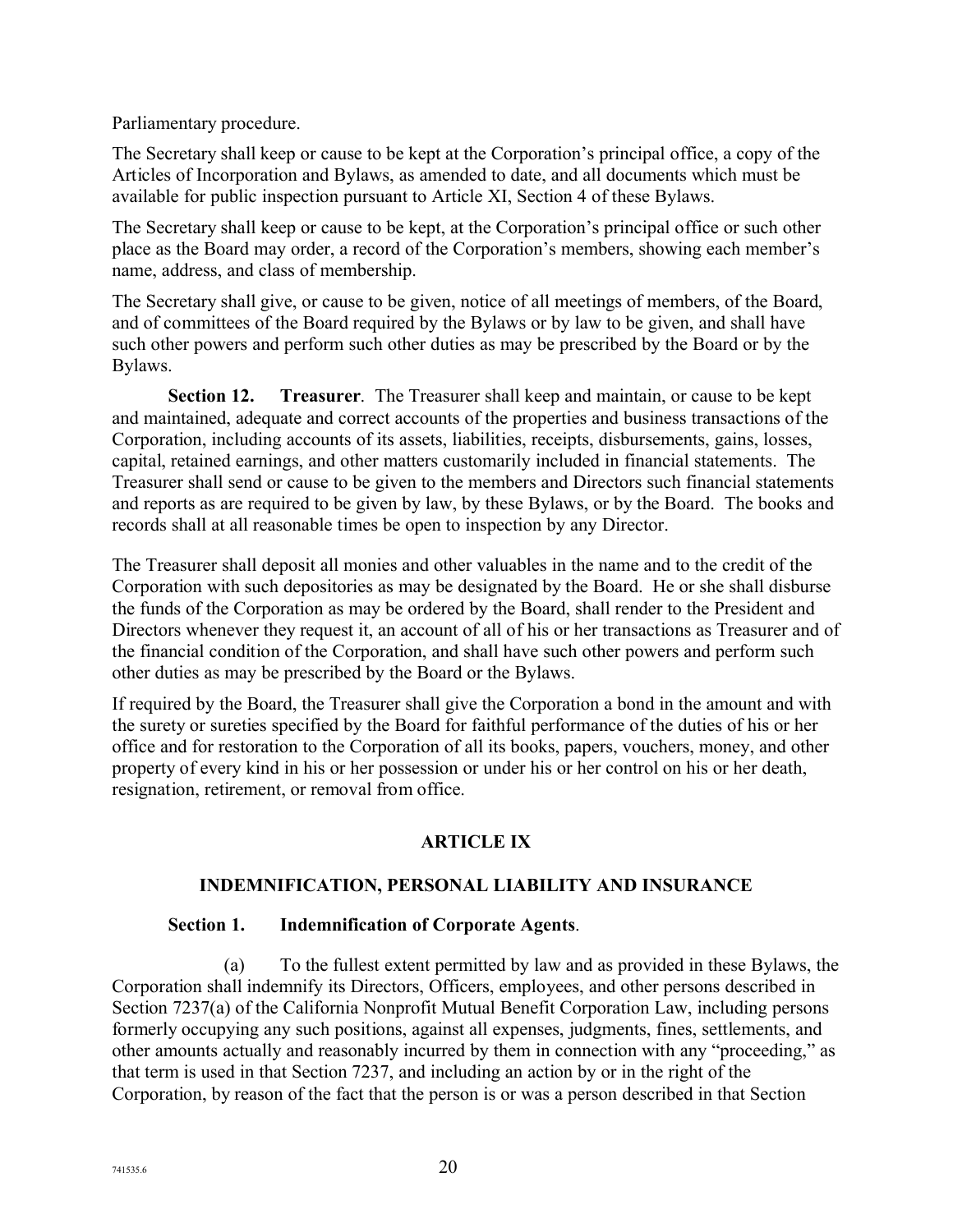7237. "Expenses," as used in this Bylaw, shall have the same meaning as in Section 7237(a) of the California Nonprofit Mutual Benefit Corporation Law.

On written request to the Board by any person seeking indemnification under Section 7237(b) or Section 7237(c) of the California Nonprofit Mutual Benefit Corporation Law, the Board shall promptly decide under Section 7237(e) of the California Nonprofit Mutual Benefit Corporation Law whether the applicable standard of conduct set forth in Section 7237(b) or Section 7237(c) of the California Nonprofit Mutual Benefit Corporation Law has been met and, if so, the Board shall authorize indemnification. If the Board cannot authorize indemnification, because the number of Directors who are parties to the proceeding with respect to which indemnification is sought prevents the formation of a quorum of Directors who are not parties to that proceeding, the Board shall promptly call a meeting of members. At that meeting, the members shall determine under Section 7237(e) of the California Nonprofit Mutual Benefit Corporation Law whether the applicable standard of conduct has been met and, if so, the members present at the meeting shall authorize indemnification.

To the fullest extent permitted by law and except as otherwise determined by the Board in a specific instance, expenses incurred by a person seeking indemnification under this Article IX in defending any proceeding covered by that Article shall be advanced by the Corporation before final disposition of the proceeding, on receipt by the Corporation of an undertaking by or on behalf of that person that the advance will be repaid unless it is ultimately found that the person is entitled to be indemnified by the Corporation for those expenses.

(b) The Corporation shall have power to purchase and maintain insurance on behalf of any agent of the Corporation against any liability asserted against or incurred by the agent in such capacity or arising out of the agent's status as such whether or not the Corporation would have the power to indemnify the agent against such liability under Section 7237 of the California Nonprofit Mutual Benefit Corporation Law.

**Section 2. Personal Liability of Directors and Officers**. The personal liability of Officers and Directors of this Corporation for negligent acts or omissions shall be eliminated to the fullest extent permitted by law.

**Section 3. Maintaining General Liability Insurance**. In order to obtain the benefit of Section 5047.5 of the California Nonprofit Corporation Law, the Board shall insure that the Corporation maintains, at a minimum, the following general liability insurance coverage:

(a) Five Hundred Thousand Dollars (\$500,000) if the Corporation's annual budget is less than Fifty Thousand Dollars (\$50,000); or

(b) One Million Dollars (\$1,000,000) if the Corporation's budget equals or exceeds Fifty Thousand Dollars (\$50,000).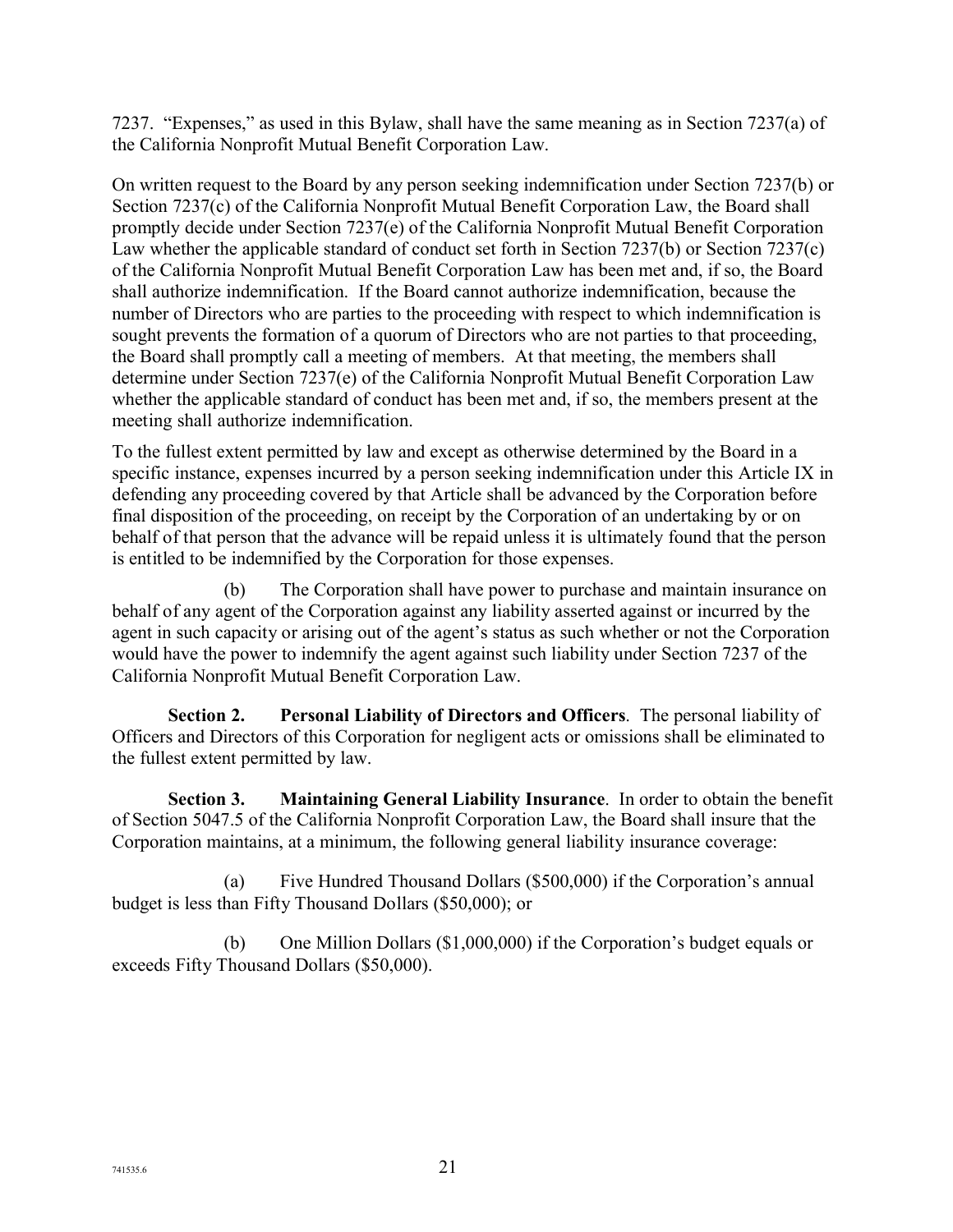## **ARTICLE X**

#### **FINANCES**

#### **Section 1. Dues**.

(a) Each member except Retired Members must pay, within the time and on the conditions set by the Board, the dues, fees, and assessments in amounts to be fixed from time to time by the Board. The Board may, in its discretion, set different dues, fees, and assessments for each class or waive payment by a class.

(b) Dues shall be paid prospectively for each calendar year of membership, directly and in full, on or before January  $15<sup>th</sup>$  of that year, to the Treasurer of the Corporation.

(c) Failure to pay dues by January  $15<sup>th</sup>$  shall result in non-renewal of the membership.

**Section 2. Contracts and Obligations**. No contract or obligation involving the expenditure of a sum of money greater than an amount specified in CalDerm's Administrative Regulations or the use of the Corporation's name and/or logo shall be incurred without a majority vote of the Board of Directors and the signature of the President and the Treasurer.

## **ARTICLE XI**

## **RECORDS AND REPORTS**

**Section 1. Maintenance of Corporate Records**. The Corporation shall keep: (a) adequate and correct books and records of accounts; (b) written minutes of the proceedings of its members, the Board, and Board committees; and (c) a record of each member's name, address, and class of membership.

**Section 2. Inspection by Members**. The members of the Corporation shall have inspection rights as follows:

(a) Membership Records. Unless the Corporation provides a reasonable alternative as provided below, any member may do either or both of the following for a purpose reasonably related to the member's interest as a member:

(1) Inspect and copy the records containing members' names, addresses, and voting rights during usual business hours on five (5) days' prior written demand on the Corporation, which must state the purpose for which the inspection rights are requested; or

(2) Obtain from the Secretary of the Corporation, on written demand and tender of a reasonable charge, a list of names, addresses, and voting rights of members who are entitled to vote for Directors as of the most recent record date for which that list has been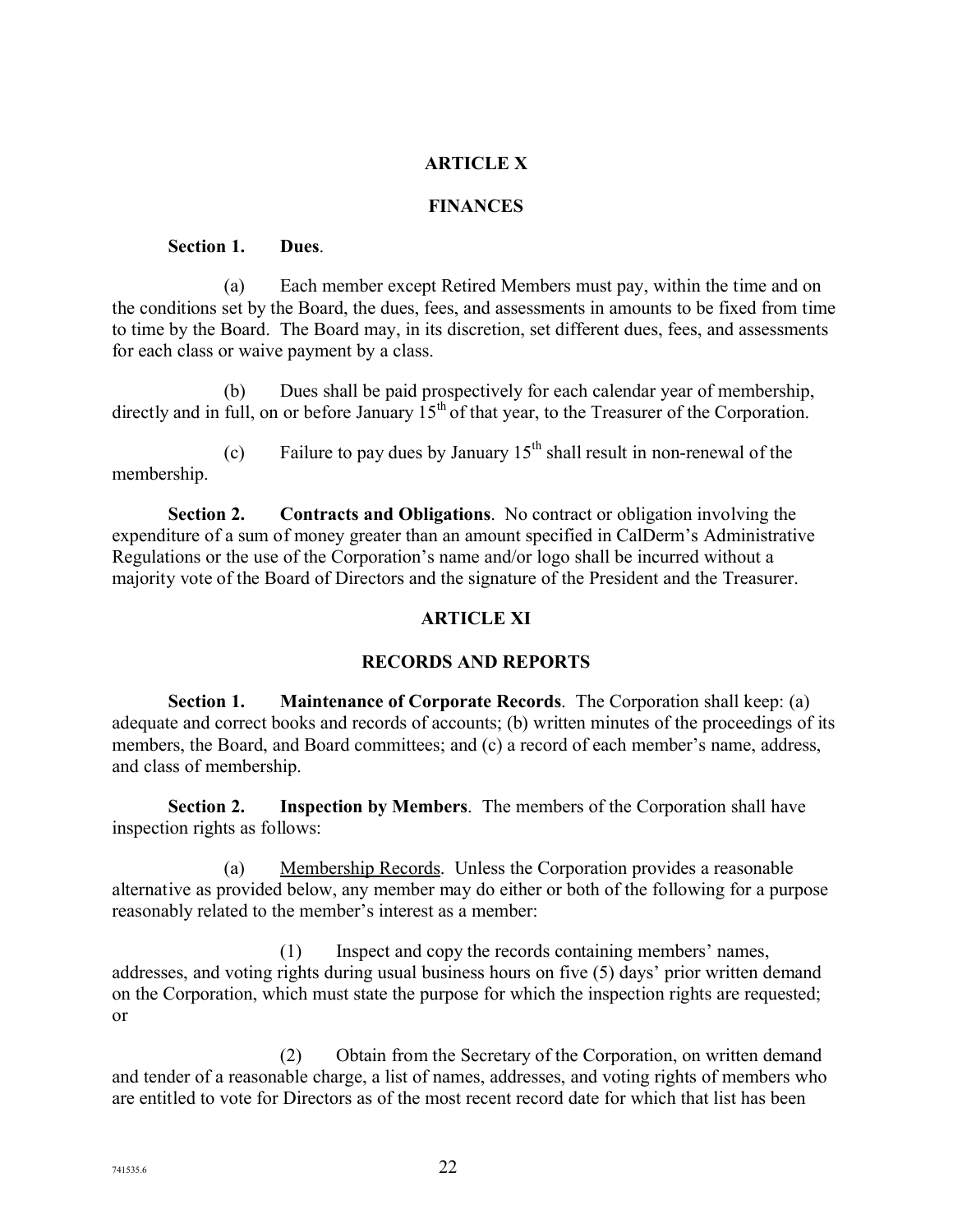compiled, or as of the date, after the date of demand, specified by the member. The demand shall state the purpose for which the list is requested. The Secretary shall make this list available to the member on or before the later of ten (10) days after the demand is received or the date specified in the demand as the date as of which the list is to be compiled.

The Corporation may, within ten (10) business days after receiving a demand under this Section 2, make a written offer of an alternative method of reasonable and timely achievement of the proper purpose specified in the demand without providing access to or a copy of the membership list. Any rejection of this offer must be in writing and must state the reasons the proposed alternative does not meet the proper purpose of the demand.

If the Corporation reasonably believes that the information will be used for a purpose other than one reasonably related to a person's interest as a member, or if it provides a reasonable alternative under this Section 2, it may deny the member access to the membership list.

Any inspection and copying under this Section 2 may be made in person or by the member's agent or attorney. The right of inspection includes the right to copy and make extracts. This right of inspection extends to the records of any subsidiary of the Corporation.

(b) Accounting Records and Minutes. On written demand on the Corporation, any member may inspect, copy, and make extracts of the accounting books and records and the minutes of the proceedings of the members, the Board, and Board committees at any reasonable time for a purpose reasonably related to the member's interest as a member. Any such inspection and copying may be made in person or by the member's agent or attorney. This right of inspection extends to the records of any subsidiary of the corporation.

(c) Articles and Bylaws. The Corporation shall keep at its principal office, and may post to the members-only part of the Corporation's website, the original or a copy of the Articles of Incorporation and Bylaws, as amended to the current date. The Articles and Bylaws at the Corporation's principal office shall be open to inspection by the members at all reasonable times during office hours.

**Section 3. Inspection by Directors**. Every Director shall have the absolute right at any reasonable time to inspect the Corporation's books, records, documents of every kind, physical properties, and the records of each of its subsidiaries. The inspection may be made in person or by the Director's agent or attorney. The right of inspection includes the right to copy and make extracts of documents.

**Section 4. Public Inspection**. The Corporation shall make available for public inspection its annual return of an exempt organization (IRS Form 990), its application for taxexempt status (IRS Form 1024) and supporting papers, and its determination letter from the Internal Revenue Service acknowledging exempt status, and otherwise comply with the law regarding inspection and copying of such documents.

## **Section 5. Annual Report**.

(a) The Board shall cause an annual report to be prepared within 120 days after the end of the Corporation's fiscal year. That report shall contain the following information in appropriate detail: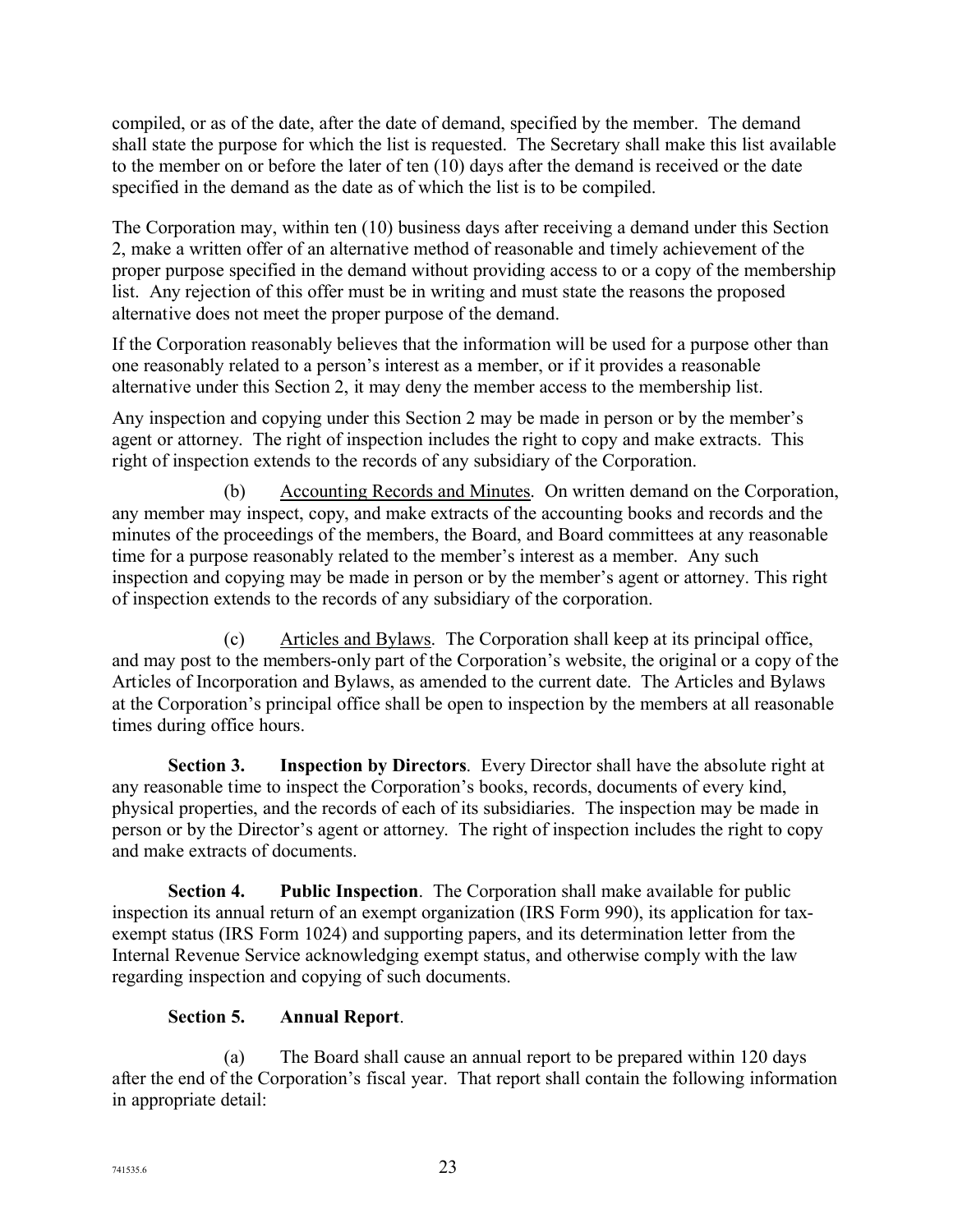(1) A balance sheet as of the end of the fiscal year, an income statement, and statement of changes in financial position for the fiscal year, accompanied by an independent accountants' report or, if none, by the certificate of an authorized officer of the Corporation that they were prepared without audit from the Corporation's books and records;

(2) A statement of the place where the names and addresses of current members are located; and

(3) Any information required by Section 6 of Article XI of these

Bylaws.

(b) The Corporation shall annually notify each member of the member's right to receive a copy of the annual report under this Section 5. Except as provided in paragraph (c) of this Section 5, on written request by a member, the Board shall promptly cause the most recent annual report to be sent to the requesting member.

(c) This Section 5 shall not apply if the Corporation receives less than \$10,000 in gross revenues or receipts during the fiscal year.

**Section 6. Annual Statement of Certain Transactions and Indemnifications**. As part of the annual report to members, or as a separate document if no annual report is issued pursuant to paragraph (c) of Section 5 of Article XI of these Bylaws, the Corporation shall annually furnish to its members and Directors a statement of any transaction or indemnification of the following kinds within 120 days after the end of the Corporation's fiscal year:

(a) Unless approved by members under Section 7233(a) of the California Nonprofit Mutual Benefit Corporation Law, any transaction (i) to which the Corporation, its parent or its subsidiary was a party, (ii) which involved more than \$50,000 or was one of a number of such transactions with the same person involving, in the aggregate, more than \$50,000, and (iii) in which either of the following interested persons had a direct or indirect material financial interest (a mere common directorship is not a material financial interest):

(1) Any Director or Officer of the Corporation, its parent, or its

subsidiary;

(2) Any holder of more than 10 percent of the voting power of the Corporation, its parent, or its subsidiary.

The statement shall include a brief description of the transaction, the names of the interested persons involved, their relationship to the Corporation, the nature of their interest in the transaction, and, when practicable, the amount of that interest, except that, in a partnership in which such person is a partner, only the partnership interest need be stated.

(b) A brief description of the amounts and circumstances of any loans, guaranties, indemnifications, or advances aggregating more than \$10,000 paid during the fiscal year to any Officer or Director of the Corporation under Articles V and IX of these Bylaws, unless the loan, guaranty, indemnification, or advance has already been approved by the members under Section 5034 of the California Nonprofit Corporation Law, or the loan or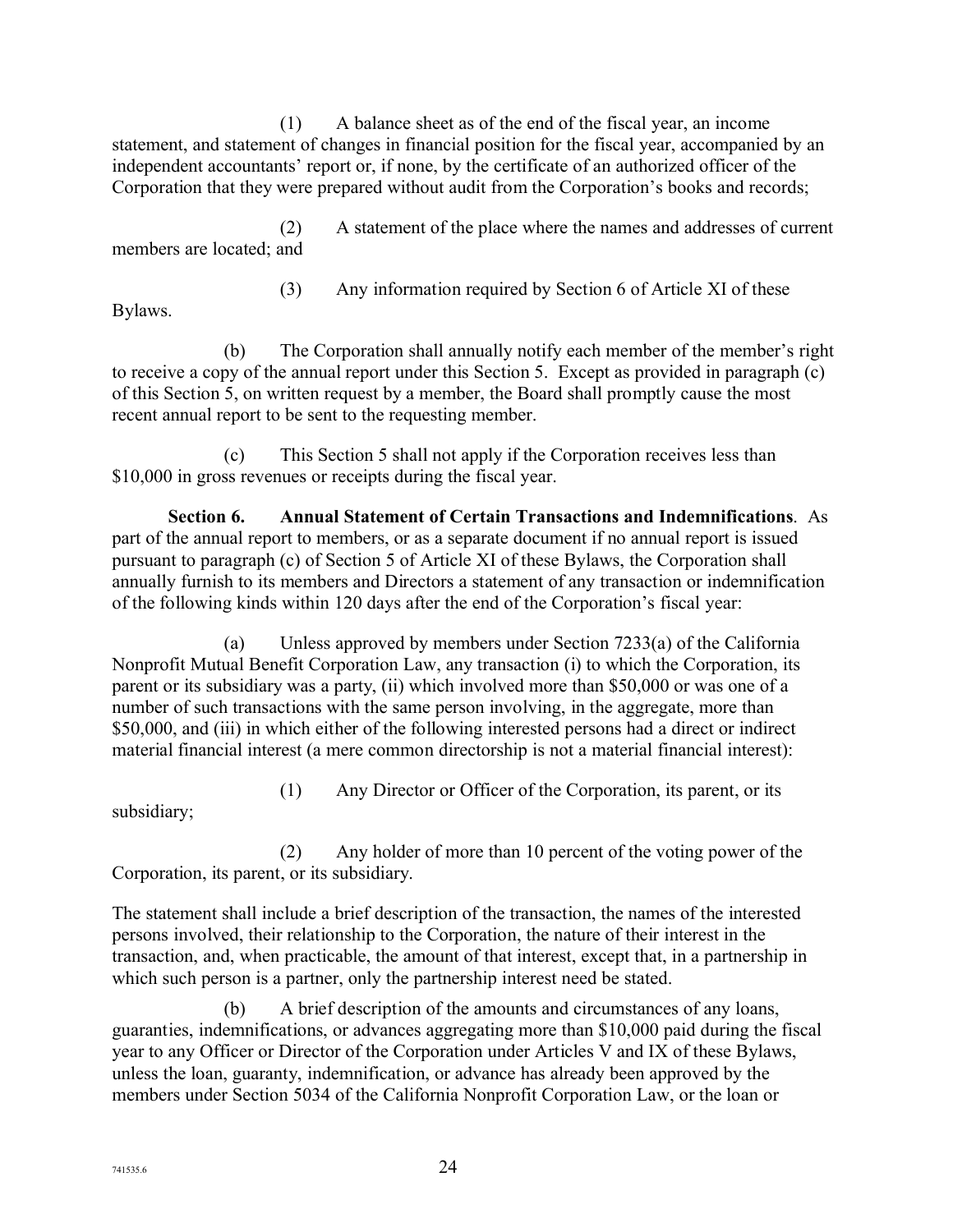guaranty is not subject to Section 7235(a) of the California Nonprofit Mutual Benefit Corporation Law.

**Section 7. Electronic Transmission**. The annual report required by Article XI, Section 5 of these Bylaws and the annual statement required by Article XI, Section 6 of these Bylaws may be sent by (a) facsimile transmission or electronic mail when directed to the facsimile number or electronic mail address, respectively, for that recipient on record with the Corporation, (b) posting on an electronic message board or network which the Corporation has designated for those communications, together with a separate notice to the recipient of the posting, or (c) other means of electronic communication; as long as (a) the recipient has provided an unrevoked consent to the use of those means of transmission for communication, and (b) such transmission creates a record that can be retained, retrieved, and reviewed, and that may later be transferred into a tangible and legible form.

**Section 8. Biennial Statement of General Information**. As and when required by Section 8210 of the California Nonprofit Mutual Benefit Corporation Law, the Corporation shall file with the Secretary of State of the State of California, on the prescribed form, the names and complete business or residence addresses of the chief executive officer, secretary, and chief financial officer (treasurer) and the street address of its principal office in this state, together with a designation of the agent of the Corporation for the purpose of service of process.

## **ARTICLE XII**

## **AMENDMENT OF BYLAWS**

**Section 1. Amendment by Directors**. The Board may, by a two-thirds vote of the Board, adopt, amend, or repeal bylaws without the approval of the members, unless doing so would:

(a) Materially and adversely affect the members' rights as to voting, dissolution, redemption, or transfer;

(b) Increase or decrease the number of members authorized in total or for any class;

(c) Effect an exchange, reclassification, or cancellation of all or part of the memberships;

- (d) Authorize a new class of membership;
- (e) Fix or change the authorized number of Directors;

(f) Change from a fixed number of Directors to a variable number of Directors or vice versa.

(g) Increase or extend the terms of Directors;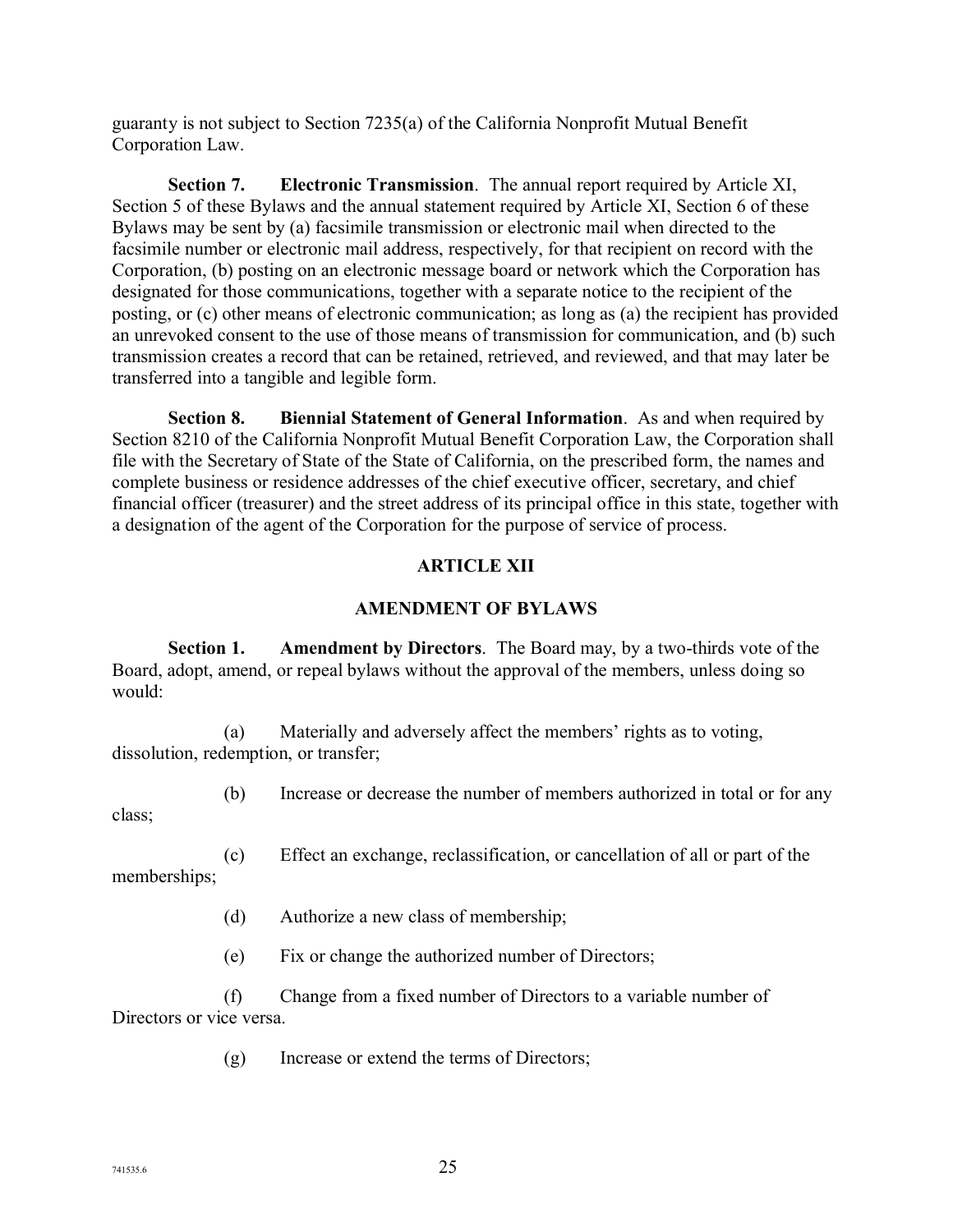(h) Allow any Director to hold office by designation or selection rather than by election by the members;

- (i) Increase the quorum for members' meetings;
- (j) Change proxy rights; or
- (k) Authorize cumulative voting.

All proposed amendments shall be distributed to all Directors at least thirty (30) days prior to the meeting at which the amendments will be voted upon.

#### **Section 2. Amendment by Members.**

(a) Amendment by Approval of Members. Any proposed amendments or proposals for repeal of the Bylaws that must be submitted for member approval for any reason identified in subsections (a) through (k) of Section 1 above, may only be adopted, amended or repealed by the affirmative vote of a majority of the membership votes represented and voting at a duly held meeting at which a quorum is present or by written ballot conducted in accordance with these Bylaws.

(b) Amendment Pursuant to Member Petition. Members may propose amendments or proposals to repeal the Bylaws by submitting a petition to the Board, signed by 25 members in good standing, at least 12 months in advance of the time they are to be voted upon. The Board shall cause the proposed amendments to be circulated to each member at least two months in advance of the time they are to be voted upon. The proposed amendments may be circulated with a maximum of two written statements in favor and two statements opposed to adoption, each of which shall be no longer than 200 words, and shall be signed by two members.

## **ARTICLE XIII**

## **PROCEDURAL AND OTHER MATTERS**

**Section 1. Procedures**. All meetings shall be conducted under Sturgis Standard Code of Parliamentary Procedure current edition.

**Section 2. Dissolution**. On liquidation or dissolution, all properties and assets remaining after payment, or provision for payment, of all debts and liabilities of the Corporation shall be distributed to the Children's Skin Disease Foundation, a California nonprofit public benefit corporation, if in existence. If the Children's Skin Disease Foundation is no longer in existence, the remaining assets of the Corporation shall be distributed to another nonprofit fund, foundation, or corporation selected by the Board, provided such nonprofit fund, foundation, or corporation is organized and operated exclusively for charitable purposes and has established its exempt status under Internal Revenue Code section 501(c)(3).

**Section 3. Construction and Definitions**. Unless the context requires otherwise or a term is specifically defined herein, the general provisions, rules of construction, and definitions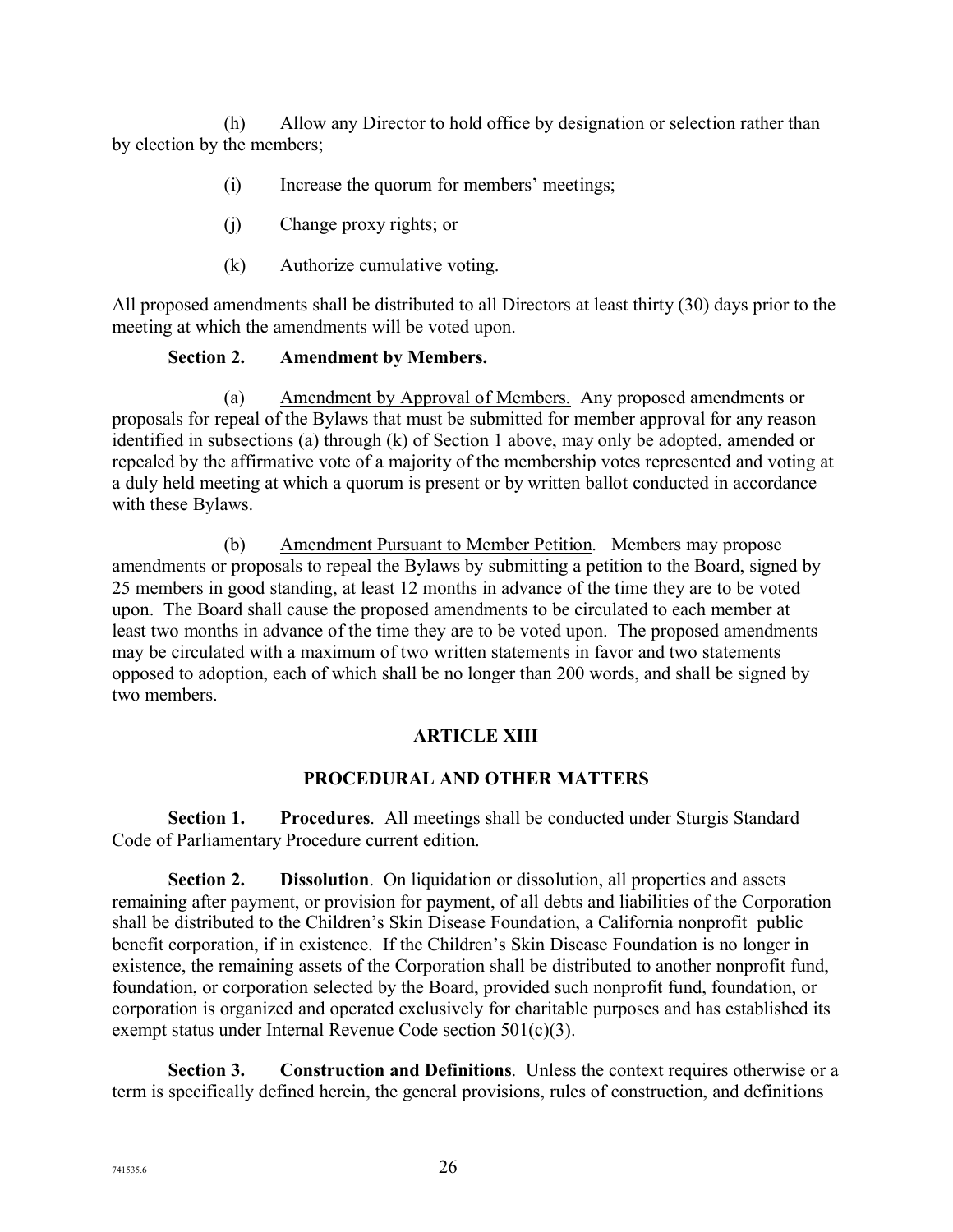in the California Nonprofit Corporation Law shall govern the construction of these Bylaws. Without limiting the generality of the foregoing, the masculine gender includes the feminine and neuter, and the singular number includes the plural and the plural number includes the singular.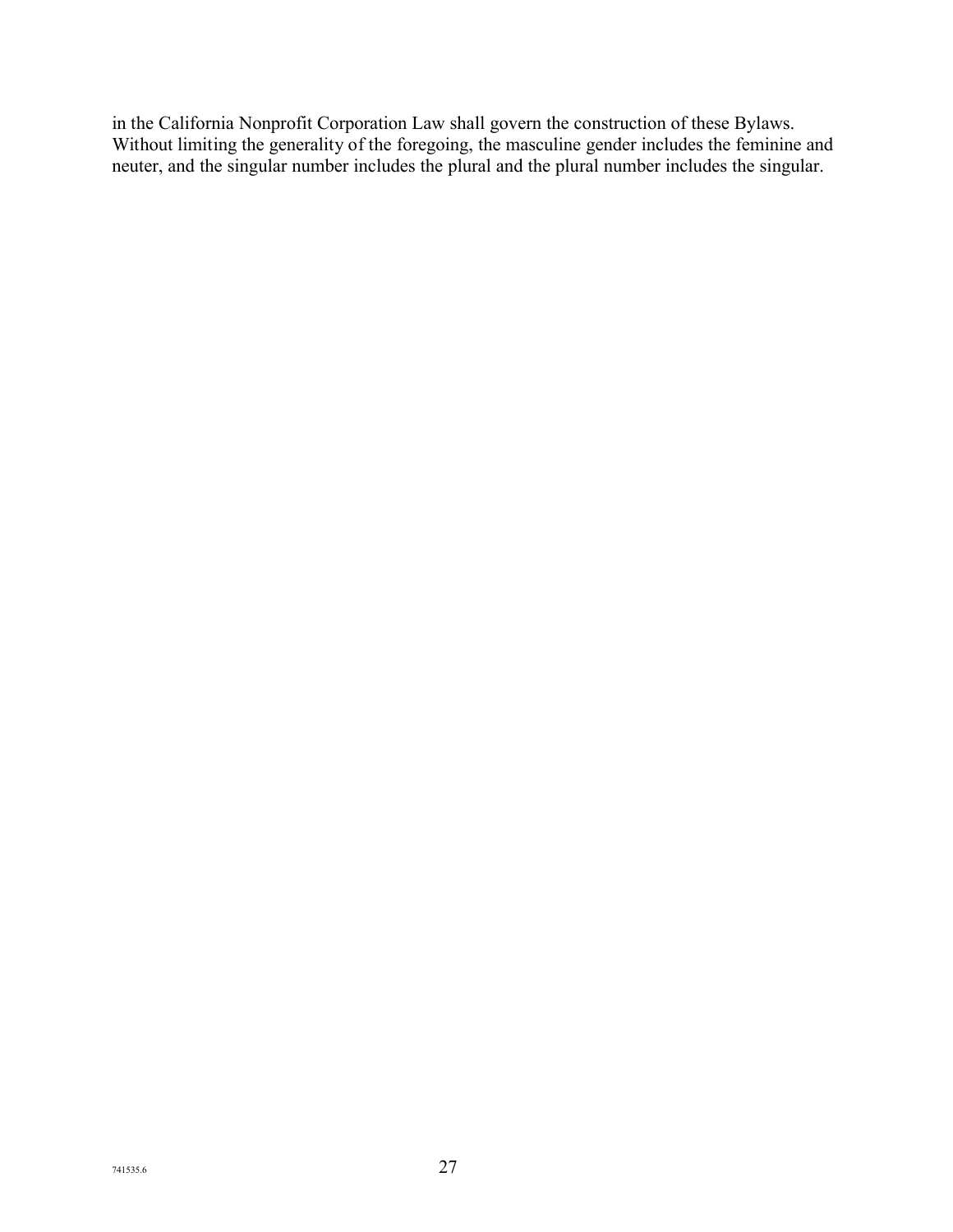## CERTIFICATE OF SECRETARY

I certify that I am the duly elected and acting Secretary of CALIFORNIA SOCIETY OF DERMATOLOGY & DERMATOLOGIC SURGERY, a California nonprofit mutual benefit corporation; that these Bylaws, consisting of twenty-seven (27) pages, are the Bylaws of this corporation as adopted by the Board of Directors on June 20, 2006 and that these Bylaws have not been amended or modified since that date.

Executed on \_\_\_\_\_\_\_\_\_\_\_\_\_\_\_\_\_ at \_\_\_\_\_\_\_\_\_\_\_\_, California.

Margaret Parsons, M.D., Secretary

 $\mathcal{L}_\text{max}$  , where  $\mathcal{L}_\text{max}$  , we have the set of  $\mathcal{L}_\text{max}$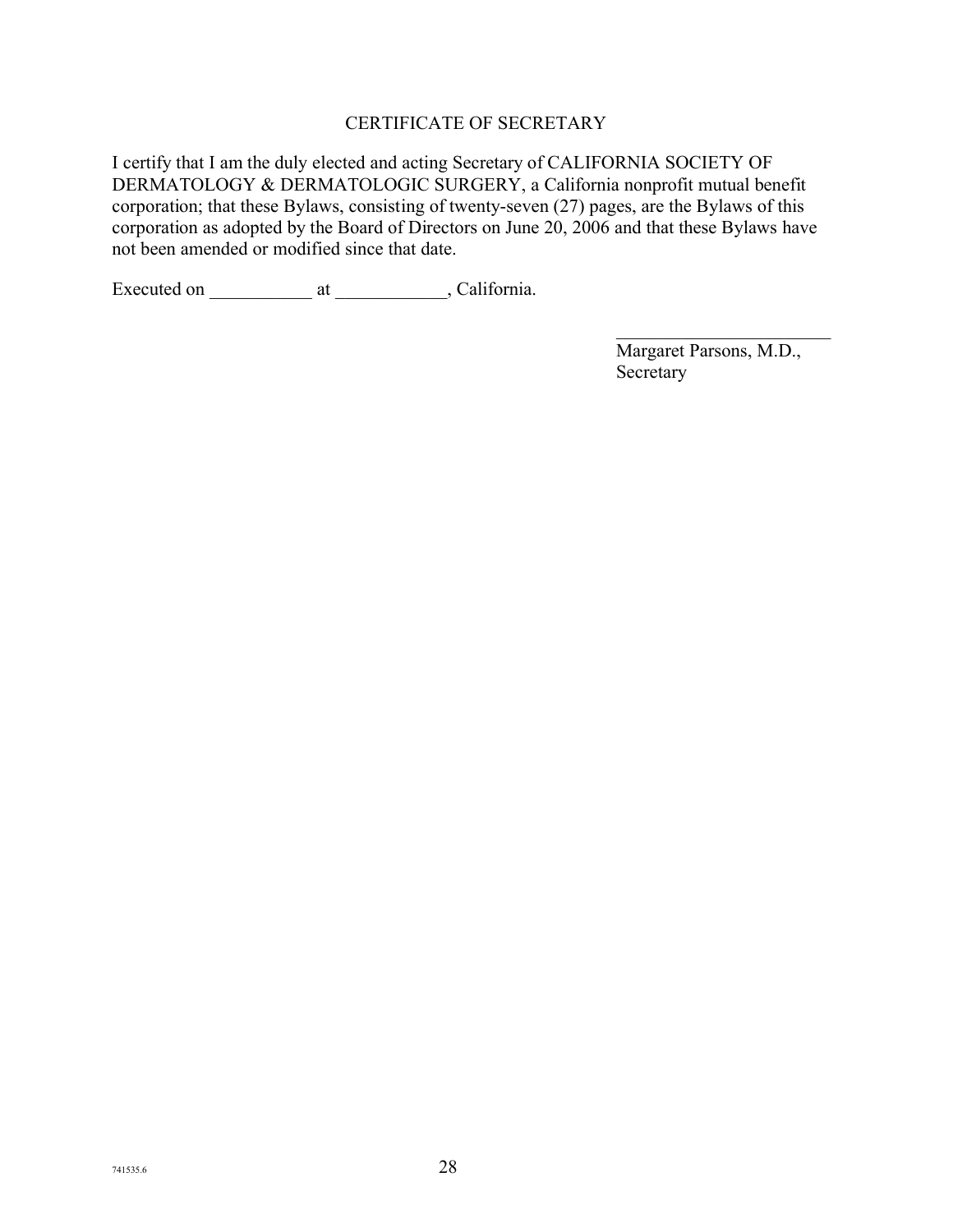## **TABLE OF CONTENTS**

| <b>ARTICLE I</b>   |                                                                |
|--------------------|----------------------------------------------------------------|
| Section 1.         |                                                                |
| Section 2.         |                                                                |
| <b>ARTICLE II</b>  |                                                                |
| Section 1.         |                                                                |
| Section 2.         |                                                                |
| <b>ARTICLE III</b> |                                                                |
| Section 1.         |                                                                |
| Section 2.         |                                                                |
| Section 3.         |                                                                |
| Section 4.         |                                                                |
| Section 5.         |                                                                |
| <b>ARTICLE IV</b>  |                                                                |
| Section 1.         |                                                                |
| Section 2.         |                                                                |
| Section 3.         |                                                                |
| Section 4.         | Meetings by Electronic Transmission or Electronic Video Screen |
| Section 5.         |                                                                |
| Section 6.         |                                                                |
| Section 7.         |                                                                |
| Section 8.         |                                                                |
| Section 9.         |                                                                |
| Section 10.        |                                                                |
| Section 11.        |                                                                |
| Section 12.        |                                                                |
| Section 13.        |                                                                |
| Section 14.        |                                                                |
| Section 15.        |                                                                |
| <b>ARTICLE V</b>   |                                                                |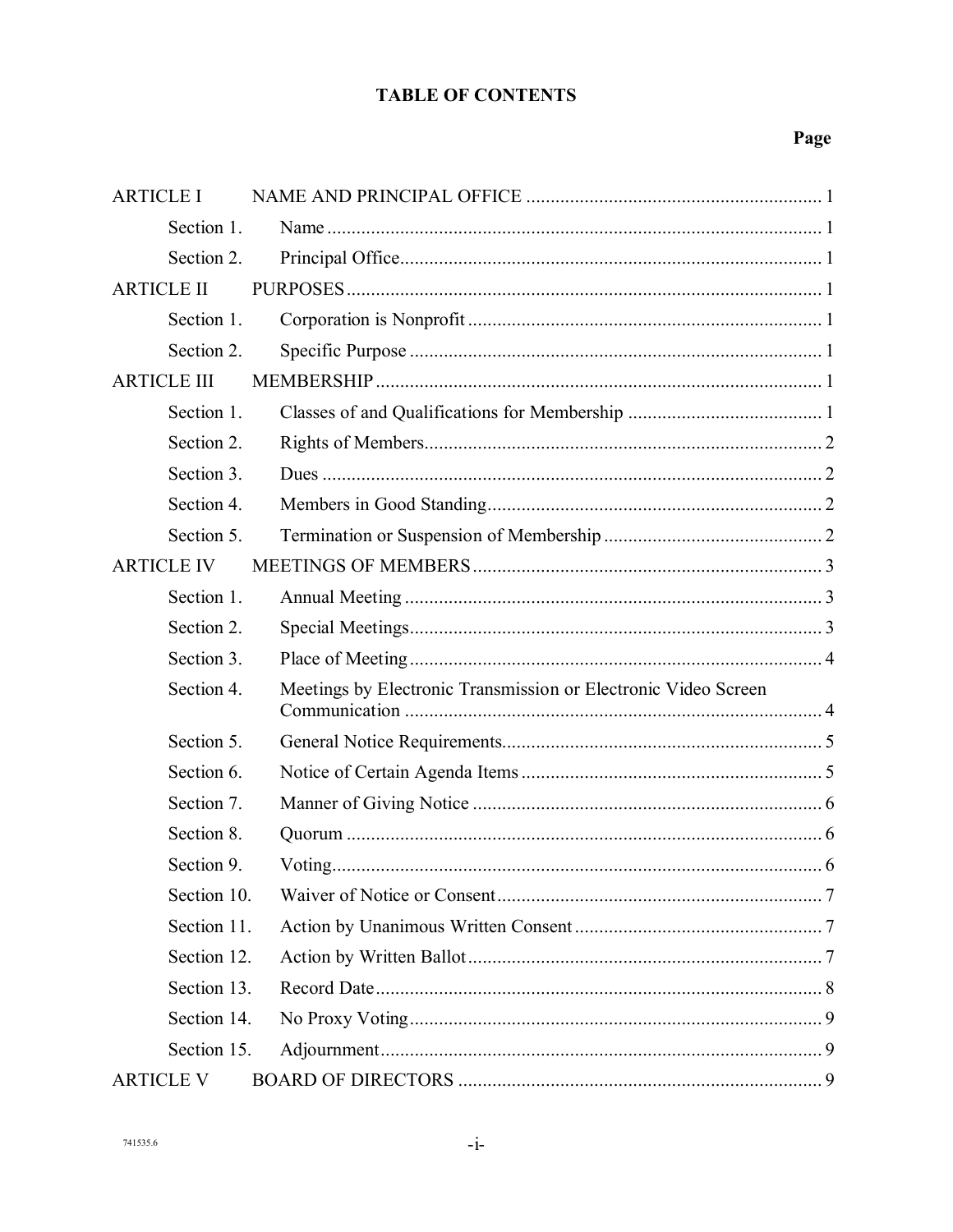## **TABLE OF CONTENTS** (continued)

| Section 1.          |                                                        |  |
|---------------------|--------------------------------------------------------|--|
| Section 2.          |                                                        |  |
| Section 3.          |                                                        |  |
| Section 4.          |                                                        |  |
| Section 5.          |                                                        |  |
| Section 6.          |                                                        |  |
| Section 7.          |                                                        |  |
| Section 8.          |                                                        |  |
| Section 9.          |                                                        |  |
| <b>ARTICLE VI</b>   |                                                        |  |
| Section 1.          | Place of Meetings; Meetings by Telephone or Electronic |  |
| Section 2.          |                                                        |  |
| Section 3.          |                                                        |  |
| Section 4.          |                                                        |  |
| Section 5.          |                                                        |  |
| Section 6.          |                                                        |  |
| Section 7.          |                                                        |  |
| Section 8.          |                                                        |  |
| Section 9.          |                                                        |  |
| <b>ARTICLE VII</b>  |                                                        |  |
| Section 1.          |                                                        |  |
| Section 2.          |                                                        |  |
| Section 3.          |                                                        |  |
| Section 4.          |                                                        |  |
| <b>ARTICLE VIII</b> |                                                        |  |
| Section 1.          |                                                        |  |
| Section 2.          |                                                        |  |
| Section 3.          |                                                        |  |
| Section 4.          |                                                        |  |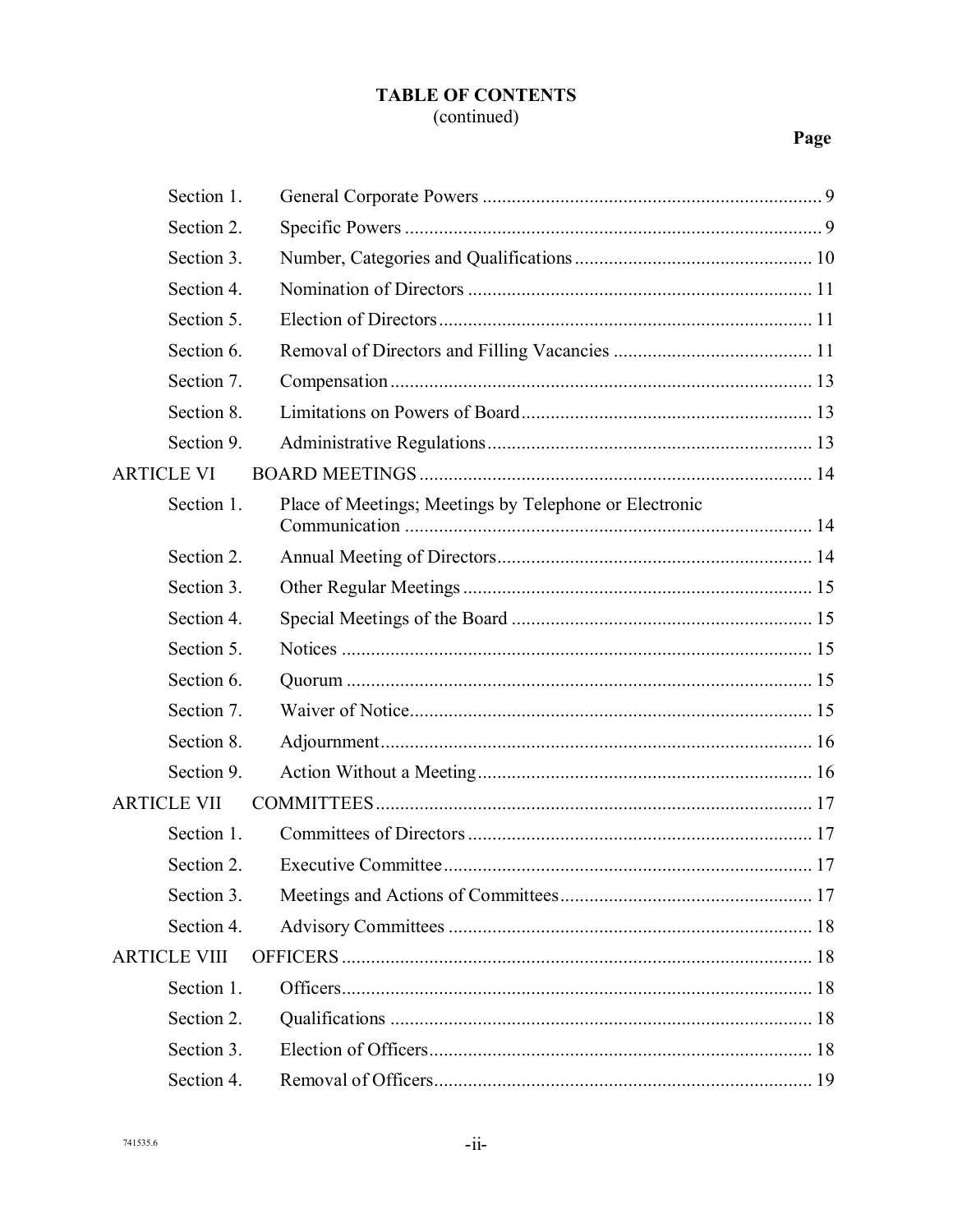## **TABLE OF CONTENTS** (continued)

| Section 5.          |                                                                  |    |
|---------------------|------------------------------------------------------------------|----|
| Section 6.          |                                                                  |    |
| Section 7.          |                                                                  |    |
| Section 8.          |                                                                  |    |
| Section 9.          |                                                                  |    |
| Section 10.         |                                                                  |    |
| Section 11.         |                                                                  |    |
| Section 12.         |                                                                  |    |
| <b>ARTICLE IX</b>   | INDEMNIFICATION, PERSONAL LIABILITY AND INSURANCE  20            |    |
| Section 1.          |                                                                  |    |
| Section 2.          |                                                                  |    |
| Section 3.          |                                                                  |    |
| <b>ARTICLE X</b>    |                                                                  |    |
| Section 1.          |                                                                  |    |
| Section 2.          |                                                                  |    |
| <b>ARTICLE XI</b>   |                                                                  |    |
| Section 1.          |                                                                  |    |
| Section 2.          |                                                                  |    |
| Section 3.          |                                                                  |    |
| Section 4.          |                                                                  |    |
| Section 5.          |                                                                  |    |
| Section 6.          | Annual Statement of Certain Transactions and Indemnifications 24 |    |
| Section 7           | Electronic Transmission                                          | 25 |
| Section 8.          |                                                                  |    |
| <b>ARTICLE XII</b>  |                                                                  |    |
| Section 1.          |                                                                  |    |
| Section 2.          |                                                                  |    |
| <b>ARTICLE XIII</b> |                                                                  |    |
| Section 1.          |                                                                  |    |
| Section 2.          |                                                                  |    |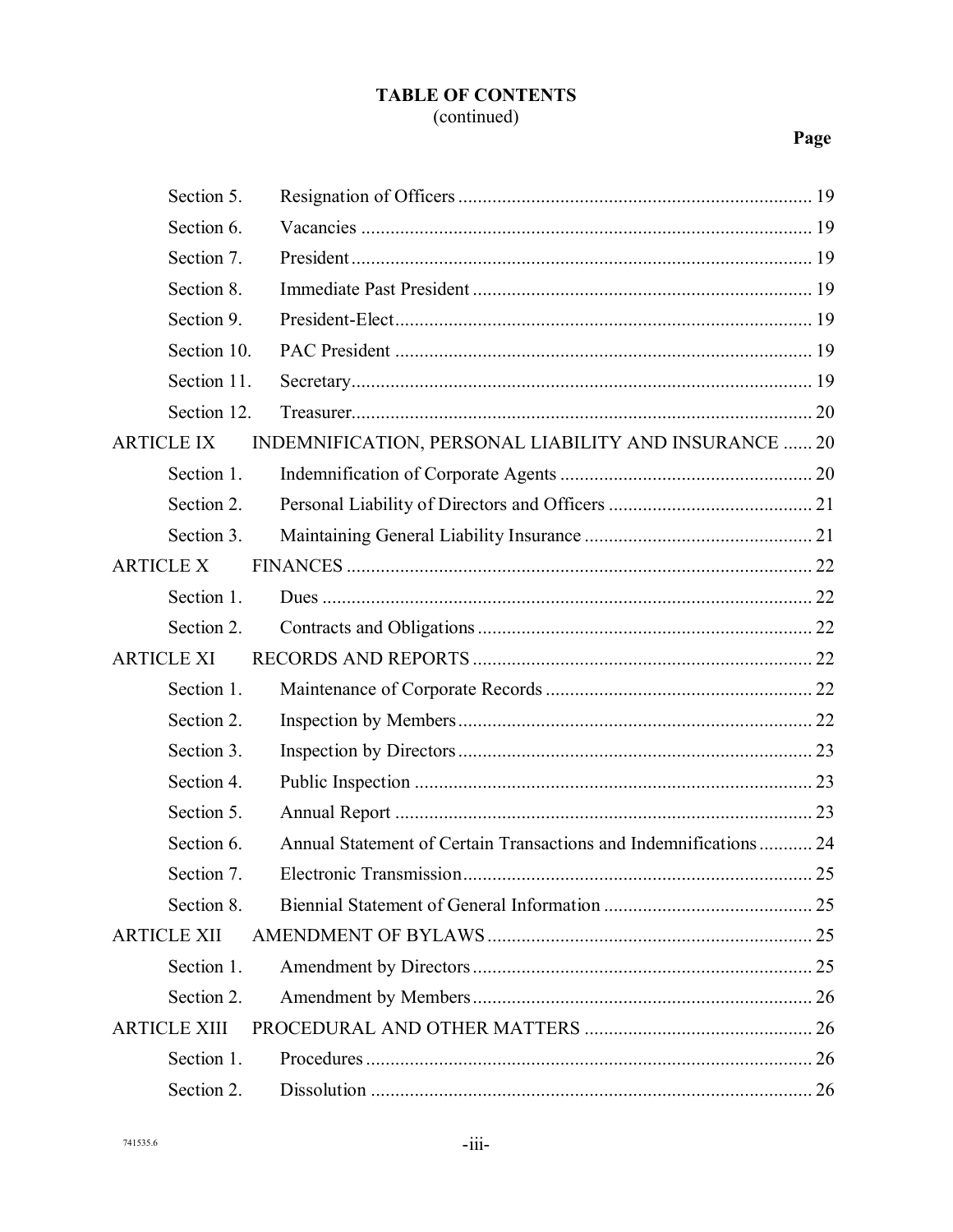## **TABLE OF CONTENTS** (continued)

| Section 3. |  |  |
|------------|--|--|
|------------|--|--|